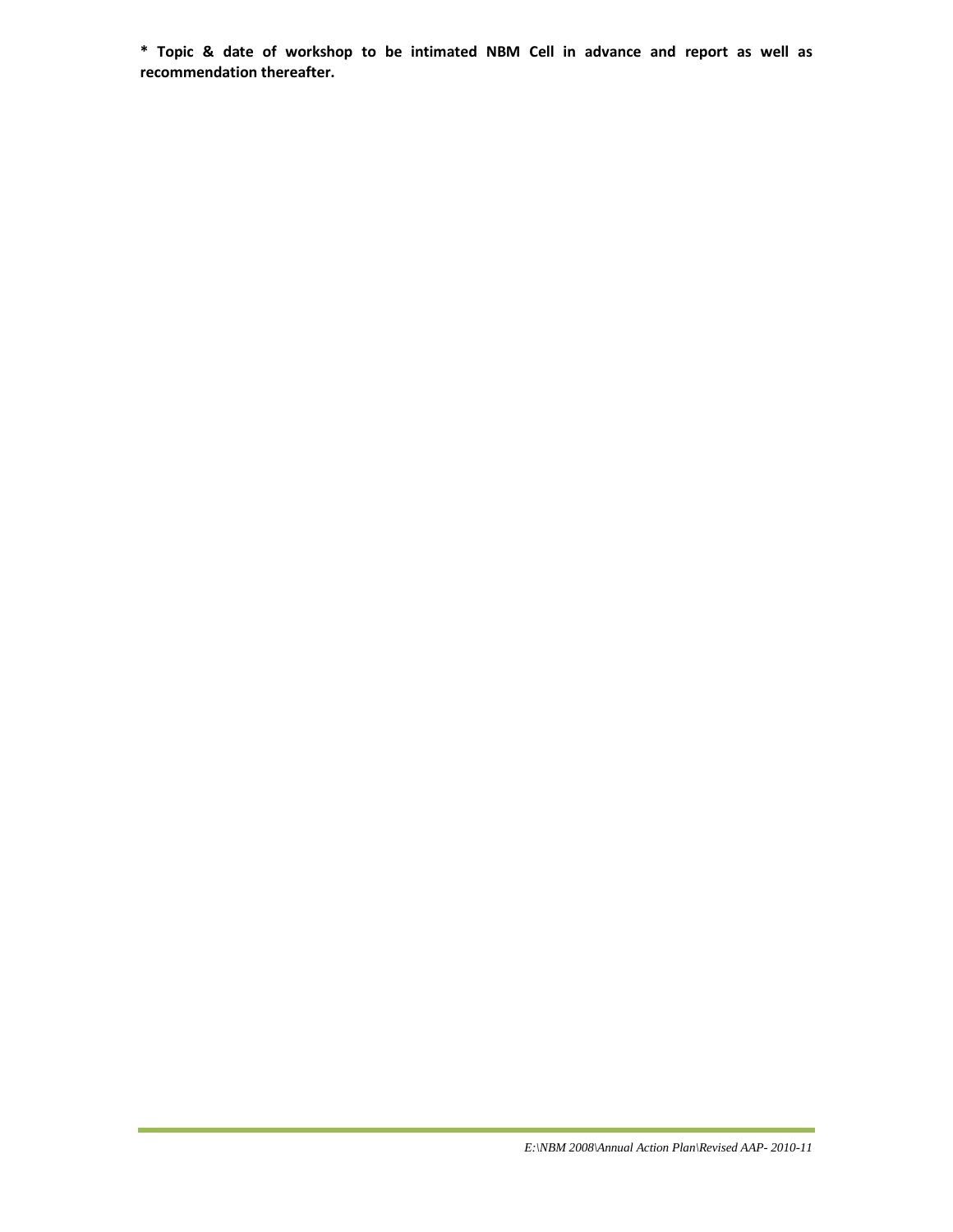### **STATE: JHARKHAND** Revised Physical / Financial Targets for 2010-11

|      |                                                                                                                                                        |                          |                           | (Rs. In lakh)       |
|------|--------------------------------------------------------------------------------------------------------------------------------------------------------|--------------------------|---------------------------|---------------------|
| S.No | Components                                                                                                                                             | Rate (Rs.)               | Physical<br><b>Target</b> | Financial<br>Target |
| 1.   | Maintenance of plantation during 2008-09 in<br>forest area (Balance of previous sanctioned<br>amount)                                                  | 0.125                    | 832                       | 37.38               |
| 2.   | Maintenance of plantation during 2009-10 in<br>forest area (50%) (in ha.)                                                                              | 0.125                    | 850                       | 92.00               |
| 3.   | Maintenance of plantation during 2009-10 in<br>non-forest area (50%) (in ha.)                                                                          | 0.04                     | 12.20                     | 0.49                |
| 4.   | Certification planting material                                                                                                                        |                          |                           |                     |
| 5.   | Plantation in forest areas (in ha.)                                                                                                                    | 0.125                    | 1600                      | 200.00              |
| 6.   | Plantation in non-forest areas (in ha.)                                                                                                                | 0.04                     | 200                       | 8.00                |
| 7.   | Improvement of existing stock in non-forest<br>area (in ha.)                                                                                           | 0.08                     | 1000                      | 80.00               |
| 8.   | Training of farmers within state (in nos)                                                                                                              | 0.0152                   | 100                       | 1.52                |
| 9.   | Training of farmers outside state (in nos)                                                                                                             | 0.025                    | 50                        | 1.25                |
| 10.  | Training of field functionaries (in nos)                                                                                                               | 0.08                     | 20                        | 1.60                |
| 11.  | Workshop/Seminar at national level (in nos)                                                                                                            | 5.00                     |                           |                     |
| 12.  | Workshop/Seminars at State Level (in nos)<br>$-2$ days                                                                                                 | 3.00                     |                           |                     |
| 13.  | Workshop/Seminars at District Level (in<br>nos)                                                                                                        | 1.00                     | $\overline{2}$            | $2.00*$             |
| 14.  | Micro irrigation facility in non-forest areas<br>(in ha.) for plantation taken up in 2009-10                                                           | $0.80/4$ ha              |                           |                     |
| 15.  | Innovative Interventions, (in nos)<br>Establishment of bamboo common facility<br>centre (Handicraft & furniture production-<br>cum-transaction centre) | PB                       |                           | 25.00               |
| 16.  | Bamboo Wholesale Markets at Chakulia,<br>Sahebganj, Ranchi, Daltonganj and<br>Hazaribagh @ 16 Lac/Market                                               | PB                       | 2                         | 8.00                |
| 17.  | Coloured brochures / booklets / manuals                                                                                                                | --                       |                           | 1.50                |
| 18.  | Publicity campaign (Newspaper / hoardings)                                                                                                             | $\overline{\phantom{a}}$ |                           |                     |
| 19.  | Making of Video films                                                                                                                                  | --                       |                           |                     |
| 20.  | <b>Baseline Data Generation</b>                                                                                                                        | PB                       |                           | 1.00                |
| 21.  | <b>Evaluation and Monitoring</b>                                                                                                                       | PB                       |                           | 1.00                |
|      | Sub-Total                                                                                                                                              |                          |                           | 460.74              |
| 22.  | Consultancy Service of 1.5%                                                                                                                            |                          |                           | 6.91                |
|      | <b>GRAND-TOTAL</b>                                                                                                                                     |                          |                           | 467.65              |

**PB – Approved subject to submission of detailed project proposal**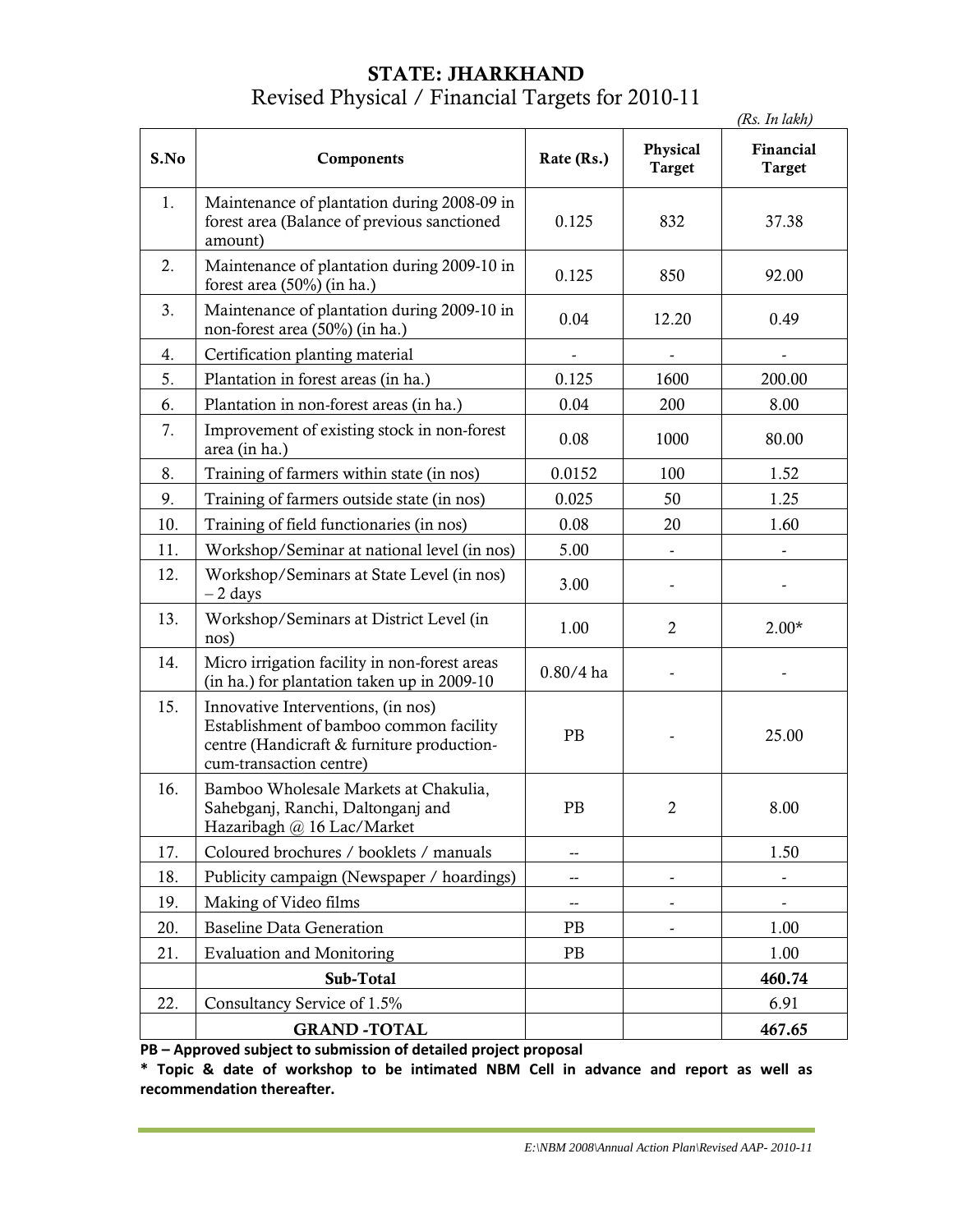| <b>STATE: CHHATTISGARH</b>                       |  |
|--------------------------------------------------|--|
| Revised Physical / Financial Targets for 2010-11 |  |

|      |                                                                       |            |                           | (Rs. In lakh)       |
|------|-----------------------------------------------------------------------|------------|---------------------------|---------------------|
| S.No | Components                                                            | Rate (Rs.) | Physical<br><b>Target</b> | Financial<br>Target |
| 1.   | Maintenance of plantation during 2009-<br>10 in Forest area           | 0.125      | 2255                      | 281.87              |
| 2.   | Maintenance of plantation during 2009-<br>10 in Non-Forest area (50%) | 0.04       | 2000                      | 80.00               |
| 3.   | Plantation in forest area (in ha) (50%)                               | 0.125      | 1130                      | 141.25              |
| 4.   | Plantation in non-forest area (in ha.)<br>(50%)                       | 0.04       | 3000                      | 120.00              |
| 5.   | Improvement of existing stock in non-<br>forest areas (in ha.)        | 0.08       | 144                       | 11.52               |
| 6.   | <b>Baseline Data Generation</b>                                       | <b>PB</b>  |                           | 1.00                |
| 7.   | Training of farmers within state (in nos.)                            | 0.0152     | 101                       | 1.53                |
| 8.   | Training of farmers outside state (in nos.)                           | 0.025      | 50                        | 1.25                |
| 9.   | Training of field functionaries (in nos.)                             | 0.08       | 20                        | 1.60                |
|      | <b>SUB-TOTAL</b>                                                      |            |                           | 640.02              |
| 10.  | Consultancy Services @ 1.5%                                           |            |                           | 9.60                |
|      | <b>SUB-TOTAL</b>                                                      |            |                           | 649.62              |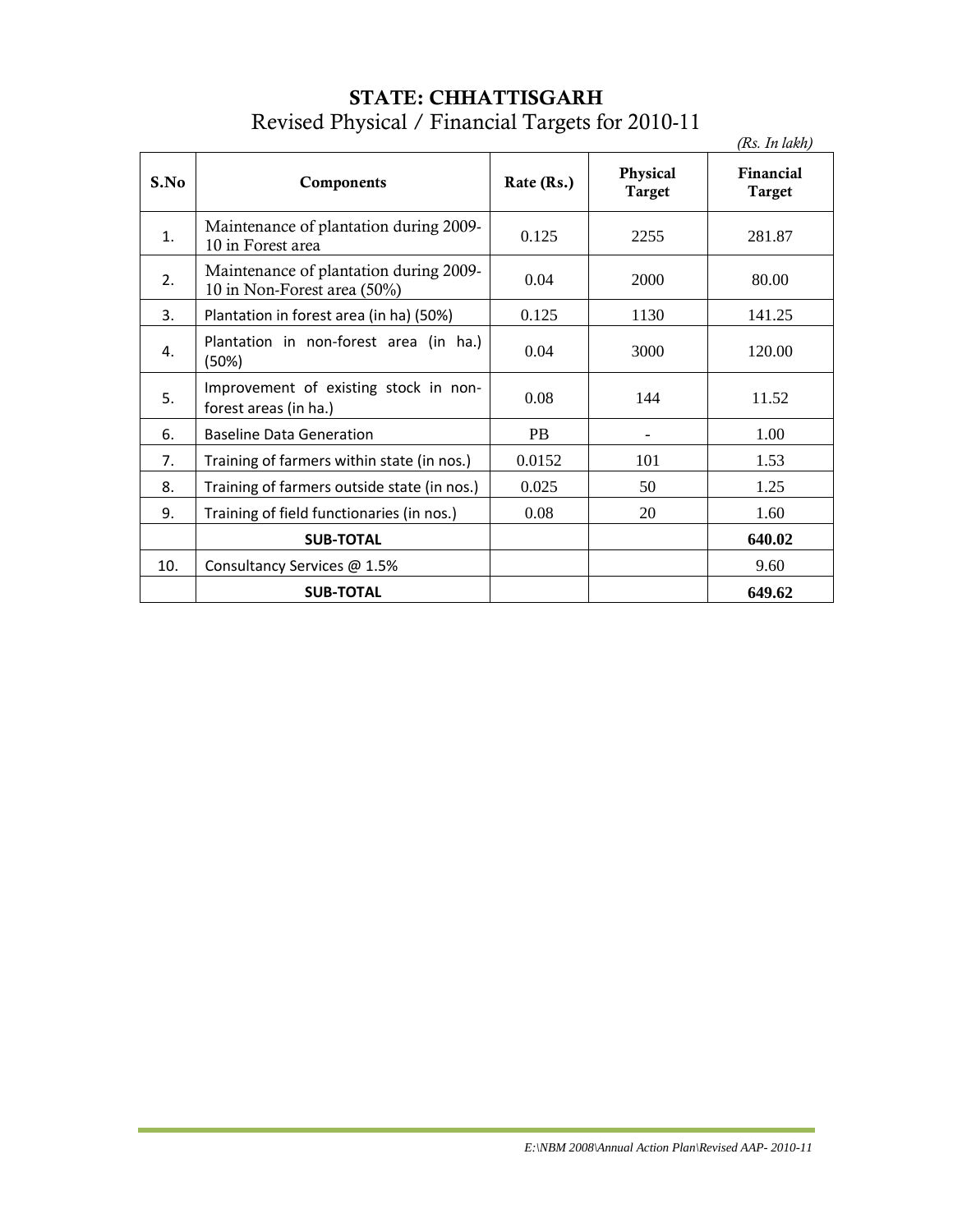# **STATE: NAGALAND** Revised Physical / Financial Targets for 2010-11

|      |                                                                                                  |                                       |                           | (Rs. In lakh)              |
|------|--------------------------------------------------------------------------------------------------|---------------------------------------|---------------------------|----------------------------|
| S.No | Components                                                                                       | Rate (Rs.)                            | Physical<br><b>Target</b> | Financial<br><b>Target</b> |
| 1.   | Maintenance of plantation during 2009-<br>10 in Forest area (50%)                                | 0.125                                 | 2980                      | 372.50                     |
| 2.   | Plantation in forest area (in ha) (50%)                                                          | 0.125                                 | 5504                      | 688.00                     |
| 3.   | Plantation in non-forest area (in ha.)                                                           | 0.04                                  |                           |                            |
| 4.   | Improvement of existing stock in non-<br>forest areas (in ha.)                                   | 0.08                                  | 2522                      | 201.76                     |
| 5.   | Training of farmers within state (in<br>nos.)                                                    | 0.0152                                | 504                       | 7.66                       |
| 6.   | Training of farmers outside state (in<br>nos.)                                                   | 0.025                                 | 200                       | 5.00                       |
| 7.   | Training of field functionaries (in nos.)                                                        | 0.08                                  | 50                        | 4.00                       |
| 8.   | Workshop/Seminars at: State Level (in<br>nos.)                                                   | 3.00                                  | $\mathbf{1}$              | $3.00*$                    |
| 9.   | Workshop/Seminars at: District Level<br>(in nos.)                                                | 1.00                                  | 5                         | $5.00*$                    |
| 10.  | Pest and Disease Management (in ha.)                                                             | 0.002                                 | 6000                      | 12.00                      |
| 11.  | Post Harvest Storage & Treatment<br>Facilities (in nos.)                                         | 20.00                                 | $\overline{2}$            | 40.00                      |
| 12.  | <b>Baseline Data Generation</b>                                                                  | PB                                    |                           | 1.00                       |
| 13.  | Participation in Domestic Trade Fairs<br>(in nos.)                                               | 3.75                                  | 1                         | 3.75                       |
| 14.  | Innovative interventions                                                                         |                                       |                           |                            |
| 15.  | (i) Technology intervention for bamboo<br>handicraft units.                                      | PB                                    |                           | 20.00                      |
| 16.  | (ii) Bamboo museum                                                                               | PB                                    |                           |                            |
| 17.  | (iii) Market development and linkages.                                                           | PB                                    |                           | 20.00                      |
| 18.  | (iv) Resource mapping                                                                            | PB                                    |                           | 20.00                      |
| 19.  | To create awareness-cum-Regional<br>Workshop/Bamboo Day - bamboo<br>development in the NE States | PB                                    |                           | 10.00                      |
| 20.  | <b>Retail Outlets</b>                                                                            | 10.00 for<br>Gen & 13.33<br><b>TA</b> | 1                         | 13.33                      |
| 21.  | <b>Bamboo Bazaars</b>                                                                            | 6.75 for Gen<br>& 9.00 T.A            | 5                         | 45.00                      |
|      | <b>SUB-TOTAL</b>                                                                                 |                                       |                           | 1472.00                    |
| 22.  | Consultancy Services @ 1.5%                                                                      |                                       |                           | 22.08                      |
| 23.  | Sponsoring 2nd North East Regional<br>Agri-Expo-2010                                             |                                       |                           | 5.00                       |
|      | <b>GRAND TOTAL</b>                                                                               |                                       |                           | 1499.08                    |

*E:\NBM 2008\Annual Action Plan\Revised AAP- 2010-11*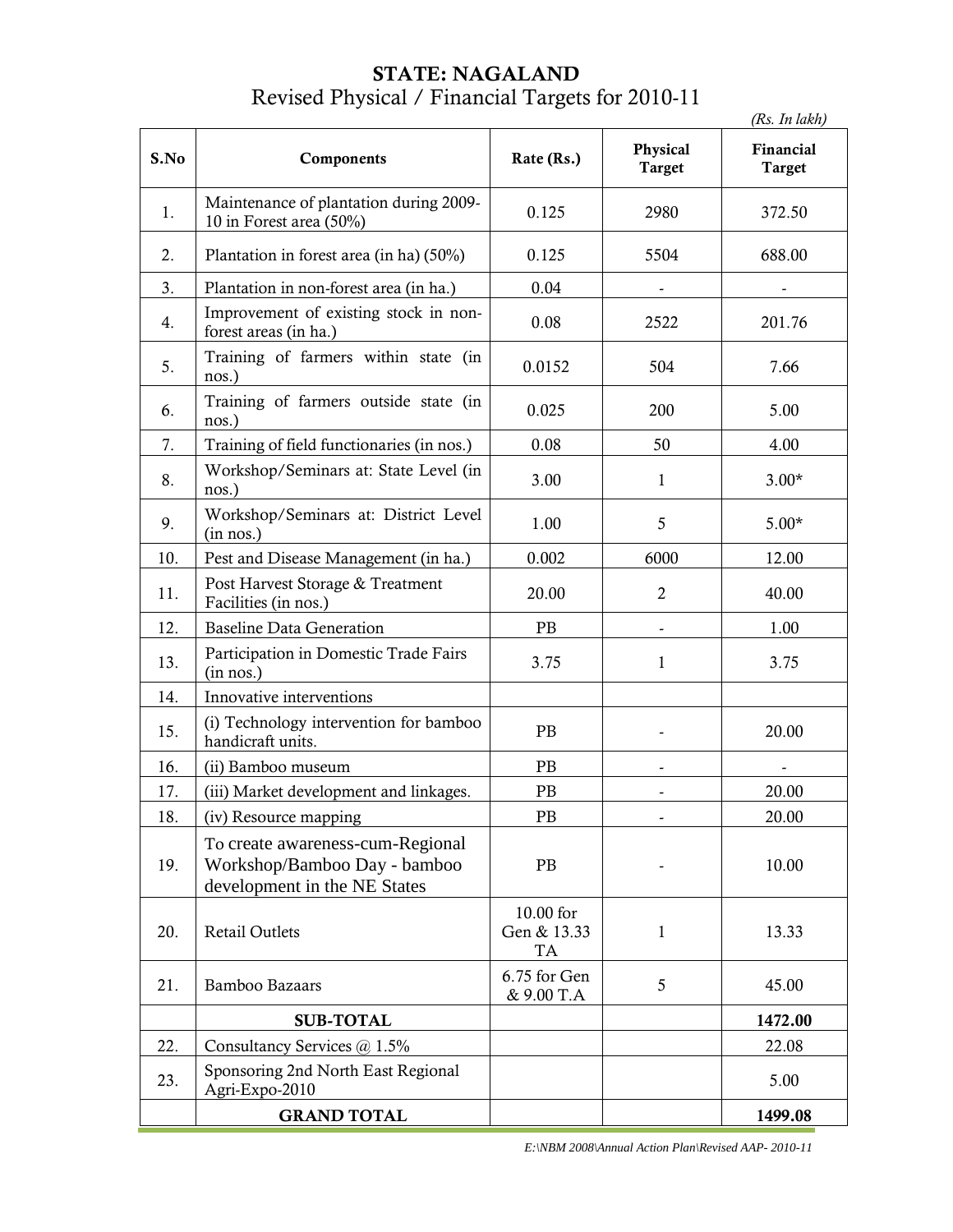**PB – Approved subject to submission of detailed project proposal.**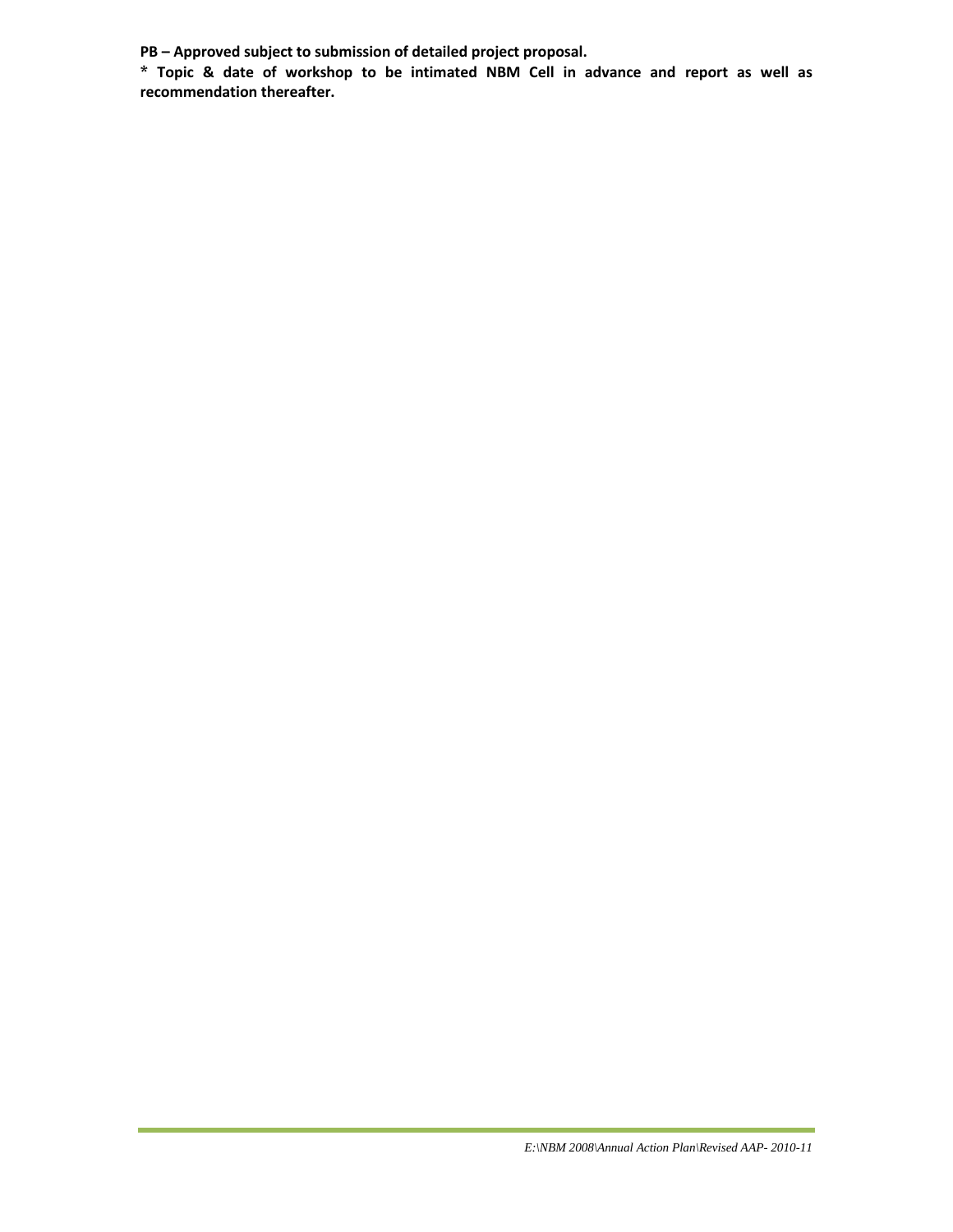### **STATE: SIKKIM** Revised Physical / Financial Targets for 2010-11

|      |                                                                                                                                        |                                   |                           | (Rs. In lakh)              |
|------|----------------------------------------------------------------------------------------------------------------------------------------|-----------------------------------|---------------------------|----------------------------|
| S.No | Components                                                                                                                             | Rate (Rs.)                        | Physical<br><b>Target</b> | Financial<br><b>Target</b> |
| А.   | <b>Balance amount of 2009-10</b>                                                                                                       |                                   |                           |                            |
| 1.   | Maintenance of plantation in forest areas<br>during 2008-09 (ha)                                                                       | 0.125                             | 140                       | 17.50                      |
| 2.   | Maintenance of plantation in non-forest<br>areas during 2008-09 (ha)                                                                   | 0.04                              | 492                       | 7.63                       |
| 3.   | Improvement of existing stock in non-<br>forest areas (ha)                                                                             | 0.08                              | 138                       | 11.04                      |
| 4.   | Innovative Intervention<br>a) Construction of low cost green house<br>with treated bamboo<br>b) Outsourcing of tissue culture seedling | PB                                | 77, 586 sq.mt<br>100000   | 93.12                      |
|      | (Moso bamboo)                                                                                                                          |                                   |                           | 15.00                      |
| 5.   | <b>Evaluation and Monitoring</b>                                                                                                       | PB                                |                           | 4.00                       |
| 6.   | Coloured brochures and leaflets                                                                                                        | PB                                |                           | 3.00                       |
| 7.   | Audio-visual Media/Newspapers                                                                                                          | PB.                               |                           | 1.00                       |
| В.   | Activities approved during 2010-11                                                                                                     |                                   |                           |                            |
| 8.   | Maintenance of plantation in forest areas<br>during 2009-10 (ha)                                                                       | 0.125                             | 140                       | 17.50                      |
| 9.   | Maintenance of plantation in non-forest<br>areas during 2009-10 (ha)                                                                   | 0.04                              | 1730                      | 69.20                      |
| 10.  | Plantation in forest area (in ha) (50%)                                                                                                | 0.125                             | 250                       | 31.25                      |
| 11.  | Plantation in non-forest area (in ha.)<br>(50%)                                                                                        | 0.04                              | 860                       | 34.40                      |
| 12.  | Improvement of existing stock in non-<br>forest areas (in ha.)                                                                         | 0.08                              | 150                       | 12.00                      |
| 13.  | <b>Bamboo Wholesale and Retail Markets</b><br>near village (nos.)                                                                      | 4.00 for<br>Gen & 5.33<br>for T.A | 2(PB)                     | 10.66                      |
| 14.  | <b>Baseline Data Generation</b>                                                                                                        | PB                                |                           | 1.00                       |
|      | <b>SUB-TOTAL</b>                                                                                                                       |                                   |                           | 328.30                     |
| 15.  | Consultancy Services @ 1.5%                                                                                                            |                                   | $\overline{\phantom{0}}$  | 4.93                       |
|      | <b>GRAND TOTAL</b>                                                                                                                     |                                   |                           | 333.23                     |
|      |                                                                                                                                        |                                   |                           |                            |

**PB – Approved subject to submission of detailed project proposal.**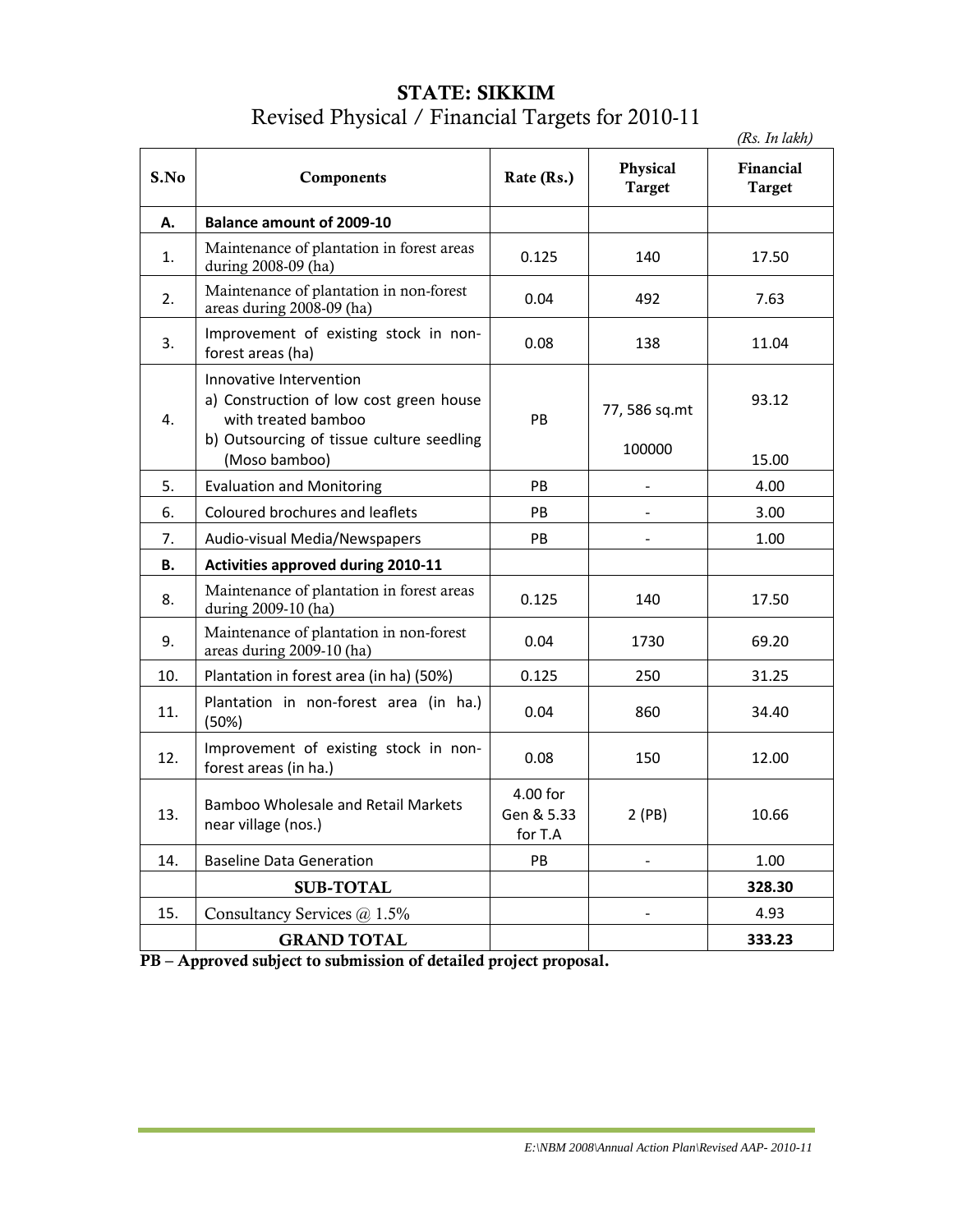### **STATE: RAJASTHAN** Revised Physical / Financial Targets for 2010-11

|      |                                                                      |            |                           | (Rs. In lakh)              |
|------|----------------------------------------------------------------------|------------|---------------------------|----------------------------|
| S.No | Components                                                           | Rate (Rs.) | Physical<br><b>Target</b> | Financial<br><b>Target</b> |
| 1.   | Maintenance of plantation in forest areas<br>during 2009-10 (ha)     | 0.125      | 555                       | 69.37                      |
| 2.   | Maintenance of plantation in non-forest<br>areas during 2009-10 (ha) | 0.04       | 500                       | 20.00                      |
| 3.   | Plantation in forest area (in ha) (50%)                              | 0.125      | 750                       | 93.75                      |
| 4.   | Plantation in non-forest area (in ha.) (50%)                         | 0.04       | 700                       | 28.00                      |
| 5.   | Training of farmers within state (in nos.)                           | 0.0152     | 150                       | 2.28                       |
| 6.   | Training of farmers outside state (in nos.)                          | 0.025      | 150                       | 3.75                       |
| 7.   | Training of field functionaries (in nos.)                            | 0.08       | 25                        | 2.00                       |
| 8.   | Workshop/Seminars at: State Level (in nos.)                          | 3.00       | $\mathbf{1}$              | $3.00*$                    |
| 9.   | Workshop/Seminars at: District Level (in<br>nos.)                    | 1.00       | 14                        | 14.00*                     |
| 10.  | Retail Outlets (Showroom)                                            | 10.00      | $\mathbf{1}$              | 10.00                      |
| 11.  | Coloured brochures and leaflets                                      | <b>PB</b>  |                           | 2.00                       |
| 12.  | <b>Baseline Data Generation</b>                                      | <b>PB</b>  |                           | 1.00                       |
| 13.  | Promotional campaigns through electronic<br>aids/media/newspaper.    | PB         |                           | 1.50                       |
|      | <b>SUB-TOTAL</b>                                                     |            |                           | 250.65                     |
| 14.  | Consultancy Services @ 1.5%                                          |            |                           | 3.76                       |
| 15.  | Pending liabilities of previous year                                 |            |                           | 108.20                     |
|      | <b>GRAND-TOTAL</b>                                                   |            |                           | 362.61                     |

**PB – Approved subject to submission of detailed project proposal.**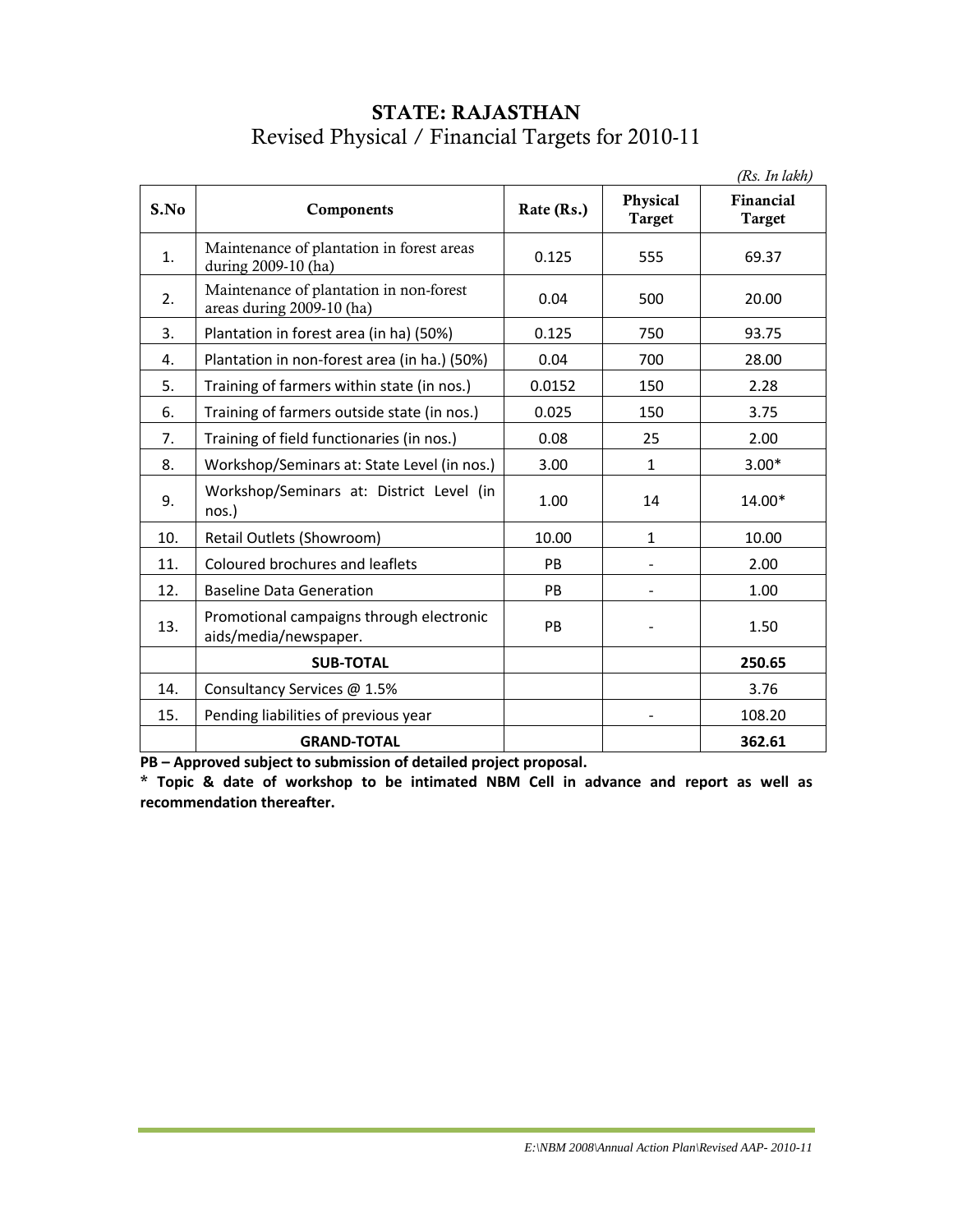### **STATE: GUJARAT** Revised Physical / Financial Targets for 2010-11

| S.No | Components                                                                                                                                                        | Rate (Rs.)                              | Physical<br><b>Target</b> | Financial<br><b>Target</b> |
|------|-------------------------------------------------------------------------------------------------------------------------------------------------------------------|-----------------------------------------|---------------------------|----------------------------|
| 1.   | Maintenance of plantation in forest areas<br>during 2009-10 (ha)                                                                                                  | 0.125                                   | 1102                      | 137.75                     |
| 2.   | Maintenance of plantation in non-forest<br>areas during 2009-10 (ha)                                                                                              | 0.04                                    | 131                       | 5.24                       |
| 3.   | Plantation in forest area (in ha) (50%)                                                                                                                           | 0.125                                   | 309                       | 38.62                      |
| 4.   | Plantation in non-forest area (in ha.)<br>(50%)                                                                                                                   | 0.04                                    | 150                       | 6.00                       |
| 5.   | Improvement of existing stock in non-<br>forest areas (in ha.)                                                                                                    | 0.08                                    | 40                        | 3.20                       |
| 6.   | Training of farmers within state (in nos.)                                                                                                                        | 0.0152                                  | 50                        | 0.76                       |
| 7.   | Workshop/Seminars at: State Level (in<br>nos.)                                                                                                                    | 3.00                                    | $\mathbf{1}$              | $3.00*$                    |
| 8.   | Workshop/Seminars at: District Level (in<br>nos.)                                                                                                                 | 1.00                                    | $\mathbf{1}$              | $1.00*$                    |
| 9.   | Pest and Disease Management (in ha.)                                                                                                                              | 0.002                                   | 1000                      | 2.00                       |
| 10.  | Post Harvest Storage & Treatment<br>Facilities (in nos.)                                                                                                          | PB                                      | $\mathbf{1}$              | 20.00                      |
| 11.  | Participation in Domestic Trade Fairs (in<br>nos.)                                                                                                                | 3.75                                    | $\mathbf{1}$              | 3.75                       |
| 12.  | Bamboo Wholesale and Retail Markets<br>near village                                                                                                               | 4.00 for<br>Gen &<br>5.33 for<br>Tribal | $\mathbf{1}$              | 4.00                       |
| 13.  | <b>Bamboo Bazaars</b>                                                                                                                                             | 6.75 for<br>Gen & 9.00<br>for T.A       | $\mathbf{1}$              | 9.00                       |
| 14.  | <b>Evaluation and Monitoring</b>                                                                                                                                  | PB                                      |                           | 1.00                       |
| 15.  | <b>Baseline Data Generation</b>                                                                                                                                   | PB                                      |                           | 1.00                       |
|      | <b>SUB-TOTAL</b>                                                                                                                                                  |                                         |                           | 236.32                     |
| 16   | Consultancy Services @ 1.5%                                                                                                                                       |                                         |                           | 3.54                       |
| 17   | Balance amount of 2009-10<br>Innovative Intervention: Training of<br>Kotwalia tribe member on skill<br>improvement in handicrafts (in nos)<br>including tool kits |                                         |                           | 9.50                       |
|      | <b>GRAND-TOTAL</b>                                                                                                                                                |                                         |                           | 249.36                     |

**PB – Approved subject to submission of detailed project proposal.**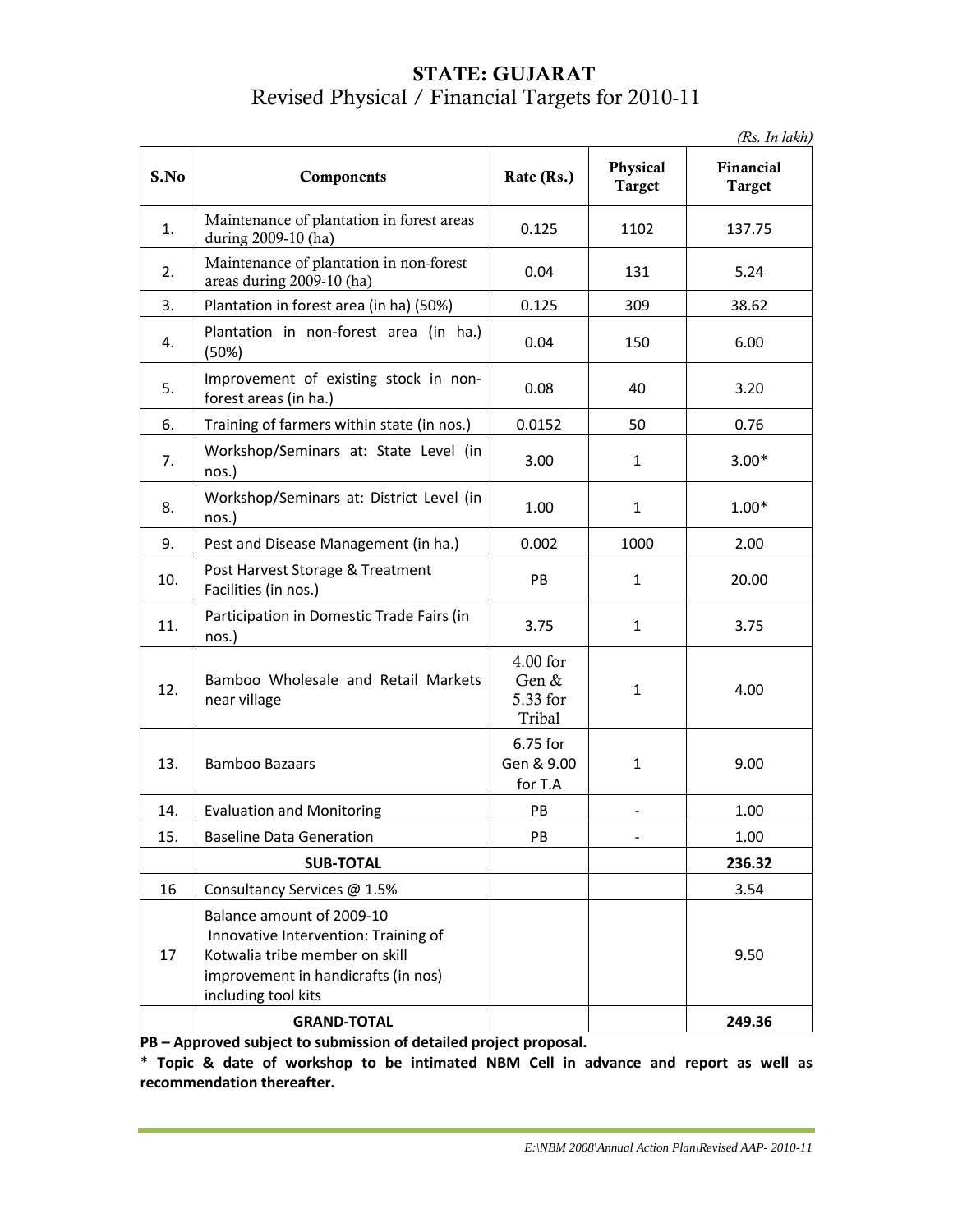### **STATE: KERALA** Revised Physical / Financial Targets for 2010-11

|      |                                                                |                                           |                           | (Rs. In lakh)       |
|------|----------------------------------------------------------------|-------------------------------------------|---------------------------|---------------------|
| S.No | Components                                                     | Rate (Rs.)                                | Physical<br><b>Target</b> | Financial<br>Target |
| 1.   | Plantation in forest area (in ha) (50%)                        | 0.125                                     | 4                         | 0.50                |
| 2.   | Plantation in non-forest area (in ha.)<br>(50%)                | 0.04                                      | 10                        | 0.40                |
| 3.   | Improvement of existing stock in non-<br>forest areas (in ha.) | 0.08                                      | 402                       | 32.16               |
| 4.   | Training of farmers within state (in nos.)                     | 0.0152                                    | 7                         | 0.10                |
| 5.   | Training of field functionaries (in nos.)                      | 0.08                                      | 5                         | 0.40                |
| 6.   | Workshop/Seminars at: State Level (in<br>nos.)                 | 3.00                                      | $\mathbf{1}$              | 3.00                |
| 7.   | Workshop/Seminars at: District Level (in<br>nos.)              | 1.00                                      | 3                         | 3.00                |
| 8.   | Pest and Disease Management (in ha.)                           | 0.002                                     |                           |                     |
| 9.   | Post Harvest Storage & Treatment<br>Facilities (in nos.)       | 20.00                                     |                           |                     |
| 10.  | Colored brochure, leaflets etc.                                | PB                                        |                           | 1.00                |
| 11.  | Participation in Domestic Trade Fairs (in<br>nos.)             | 3.75                                      | 1                         | 3.75                |
| 12.  | Bamboo Wholesale and Retail Markets<br>near village            | $4.00$ for<br>Gen &<br>5.33 for<br>Tribal |                           |                     |
| 13.  | <b>Baseline Data Generation</b>                                | PB                                        |                           | 1.00                |
|      | <b>SUB-TOTAL</b>                                               |                                           |                           | 45.31               |
| 14.  | Consultancy Services @ 1.5%                                    |                                           |                           | 0.69                |
|      | <b>GRAND-TOTAL</b>                                             |                                           |                           | 46.00               |

**PB – Approved subject to submission of detailed project proposal.**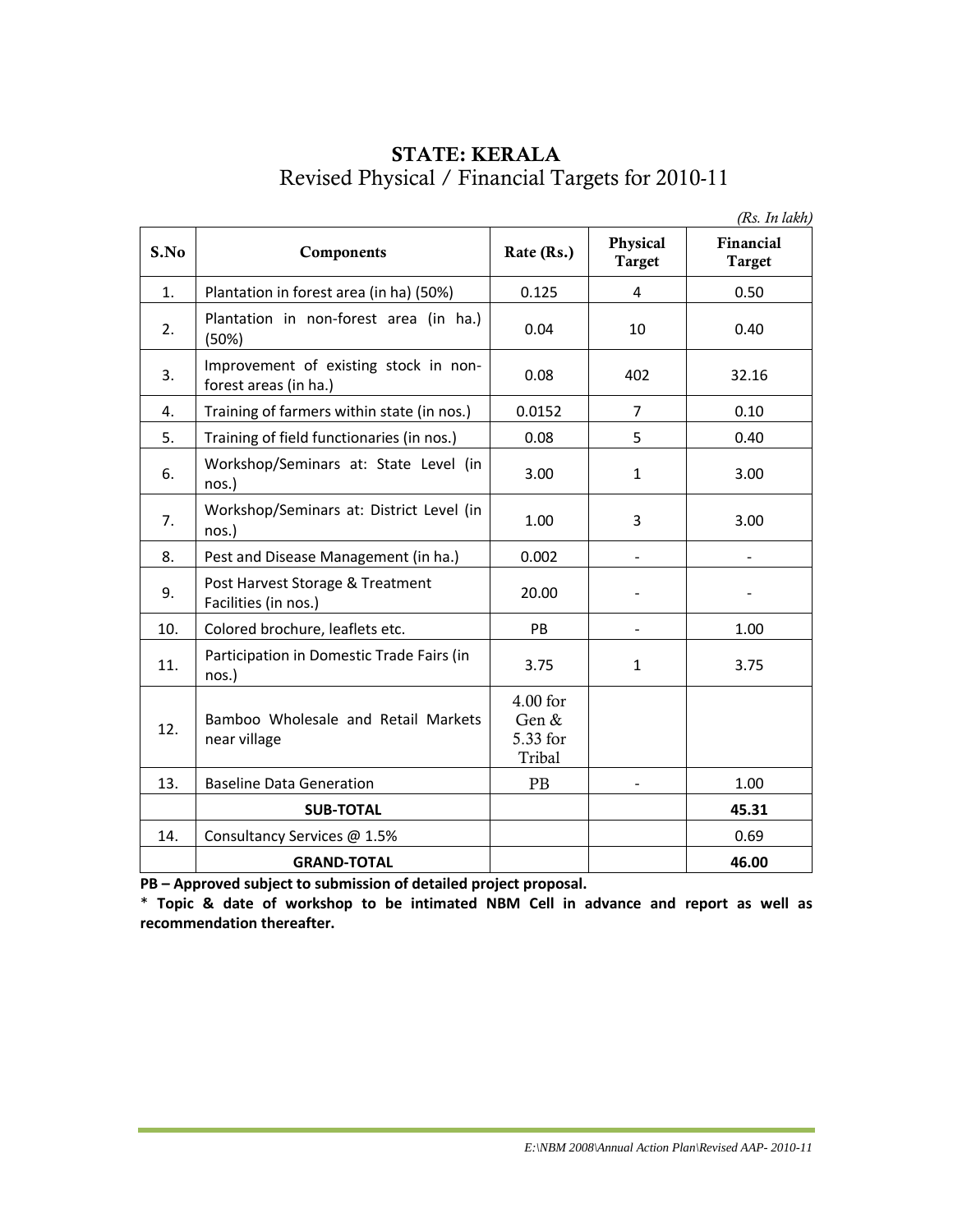### **STATE: ORISSA** Revised Physical / Financial Targets for 2010-11

|              |                                                                                                                          |                                        |                           | (Rs. In lakh)              |
|--------------|--------------------------------------------------------------------------------------------------------------------------|----------------------------------------|---------------------------|----------------------------|
| S.No         | Components                                                                                                               | Rate (Rs.)                             | Physical<br><b>Target</b> | Financial<br><b>Target</b> |
| $\mathbf{A}$ | Balance amount of 2007-08 &<br>2008-09                                                                                   |                                        |                           |                            |
| 1.           | Maintenance of plantation in forest<br>areas during 2007-08 (ha)                                                         | 0.125                                  | 1407                      | 52.99                      |
| 2.           | Maintenance of plantation in non-<br>forest areas during 2007-08 (ha)                                                    | 0.04                                   | 1000                      | 6.97                       |
| 3.           | Maintenance of plantation in forest<br>areas during 2008-09 (ha)                                                         | 0.125                                  | 40                        | 1.58                       |
| 4.           | Maintenance of plantation in non-<br>forest areas during 2008-09 (ha)                                                    | 0.04                                   | 50                        | 1.00                       |
| $\bf{B}$     | <b>Activities approved for 2010-11</b>                                                                                   |                                        |                           |                            |
| 5.           | Maintenance of plantation in forest<br>areas during 2009-10 (ha)                                                         | 0.125                                  | 1100                      | 137.50                     |
| 6.           | Maintenance of plantation in non-<br>forest areas during 2009-10 (ha)                                                    | 0.04                                   |                           |                            |
| 7.           | Plantation in forest area (in ha)<br>$(50\%)$                                                                            | 0.125                                  | 1000                      | 125.00                     |
| 8.           | Plantation in non-forest area (in ha.)<br>$(50\%)$                                                                       | 0.04                                   | 330                       | 13.20                      |
| 9.           | <b>Innovative Intervention</b><br>(i) Common Facility Centre.<br>(ii) Skill Development Training for<br>Bamboo Artisans. | <b>PB</b><br>PB                        | 3<br>250<br>artisans      | 15.00<br>10.00             |
| 10           | <b>Bamboo</b><br>Wholesale<br>Retail<br>and<br>Markets near village                                                      | $4.00$ for<br>Gen &<br>5.33 for<br>T A | 3<br>(PB)                 | 12.00                      |
| 11.          | <b>Bamboo Bazaars</b>                                                                                                    | 6.75 for<br>Gen &<br>9.00 T.A          | $1$ (PB)                  | 6.75                       |
| 12.          | Evaluation & Monitoring                                                                                                  | PB                                     |                           | 2.87                       |
| 13.          | <b>Baseline Data Generation</b>                                                                                          | PB                                     |                           | 1.00                       |
|              | <b>SUB-TOTAL</b>                                                                                                         |                                        |                           | 385.86                     |
| 14.          | Consultancy Services @ 1.5%                                                                                              |                                        |                           | 5.77                       |
|              | <b>GRAND TOTAL</b>                                                                                                       |                                        |                           | 391.63                     |

**PB – Approved subject to submission of detailed project proposal.**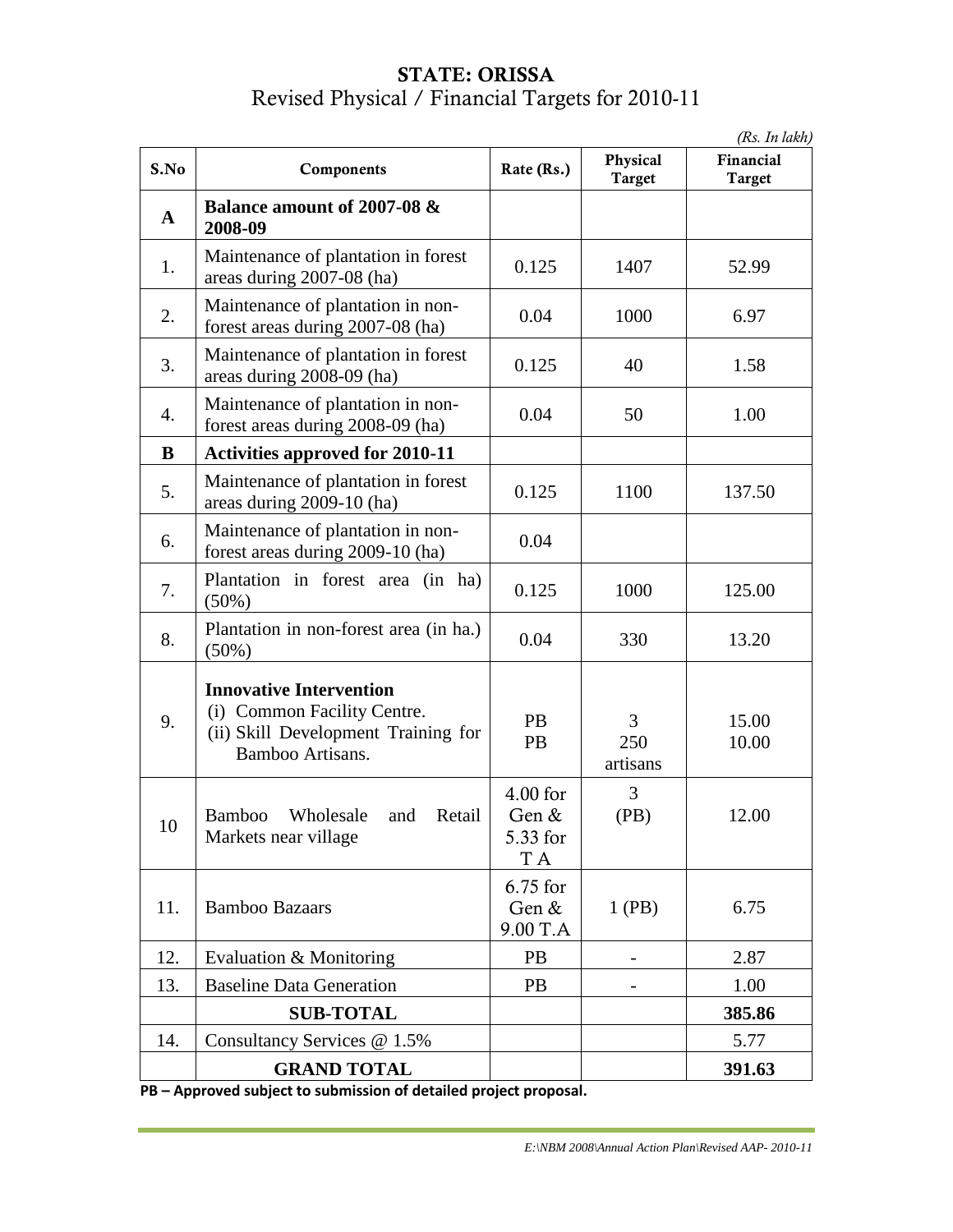### **STATE: KARNATAKA** Revised Physical / Financial Targets for 2010-11

*(Rs. In lakh)*

| S.No | Components                                                                                                                                               | Rate (Rs.)                        | Physical<br><b>Target</b> | Financial<br>Target |
|------|----------------------------------------------------------------------------------------------------------------------------------------------------------|-----------------------------------|---------------------------|---------------------|
| 1.   | Centralized nurseries in private sector<br>(nos)                                                                                                         | 0.68                              | $\overline{4}$            | 2.72                |
| 2.   | Mahila nurseries in private sector (nos)                                                                                                                 | 0.065                             | $\overline{2}$            | 0.13                |
| 3.   | Maintenance of plantation in forest areas<br>during 2009-10 (ha)                                                                                         | 0.125                             | 710                       | 88.75               |
| 4.   | Plantation in forest area (in ha) (50%)                                                                                                                  | 0.125                             | 853                       | 106.62              |
| 5.   | Plantation in non-forest area (in ha.)<br>(50%)                                                                                                          | 0.04                              | 500                       | 20.00               |
| 6.   | Improvement of existing stock in non-<br>forest areas (in ha.)                                                                                           | 0.08                              | 500                       | 40.00               |
| 7.   | Training of farmers within state (in nos.)                                                                                                               | 0.0152                            | 50                        | 0.76                |
| 8.   | Training of farmers outside state (in nos.)                                                                                                              | 0.025                             | 50                        | 1.25                |
| 9.   | Training of field functionaries (in nos.)                                                                                                                | 0.08                              | 19                        | 1.52                |
| 10.  | Micro-irrigation (ha)                                                                                                                                    | 0.20                              | 3                         | 0.60                |
| 11.  | Workshop/Seminars at: State Level (in<br>nos.)                                                                                                           | 3.00                              | $\mathbf{1}$              | $3.00*$             |
| 12.  | Workshop/Seminars at: District Level (in<br>nos.)                                                                                                        | 1.00                              | 3                         | $3.00*$             |
| 13.  | harvest storage & treatment<br>Post<br>facilities (nos)                                                                                                  | PB                                | $\mathbf{1}$              | 20.00               |
| 14.  | Innovative Intervention: "High Volume<br>Production and Establishment of In Vitro<br>Germplasm of Quality Planting Stocks in<br>selected Bamboo Species" | PB                                |                           | 15.00               |
| 15.  | Participation in Domestic Trade Fairs (in<br>nos.)                                                                                                       | 3.75                              | $\mathbf{1}$              | 3.75                |
| 16.  | Bamboo wholesale & Retail market near<br>village (in nos.)                                                                                               | 4.00 for<br>Gen & 5.33<br>for T.A | 8 (PB)                    | 32.00               |
| 17.  | <b>Evaluation &amp; Monitoring</b>                                                                                                                       | <b>PB</b>                         |                           | 2.00                |
| 18.  | <b>Baseline Data Generation</b>                                                                                                                          | PB                                |                           | 1.00                |
|      | <b>SUB-TOTAL</b>                                                                                                                                         |                                   |                           | 342.10              |
| 19.  | Consultancy Services @ 1.5%                                                                                                                              |                                   |                           | 5.14                |
| 20.  | Balance amount of 2007-08, 2008-09 and<br>2009-10                                                                                                        |                                   |                           | 294.00              |
|      | <b>GRAND TOTAL</b>                                                                                                                                       |                                   |                           | 641.24              |

**PB – Approved subject to submission of detailed project proposal.**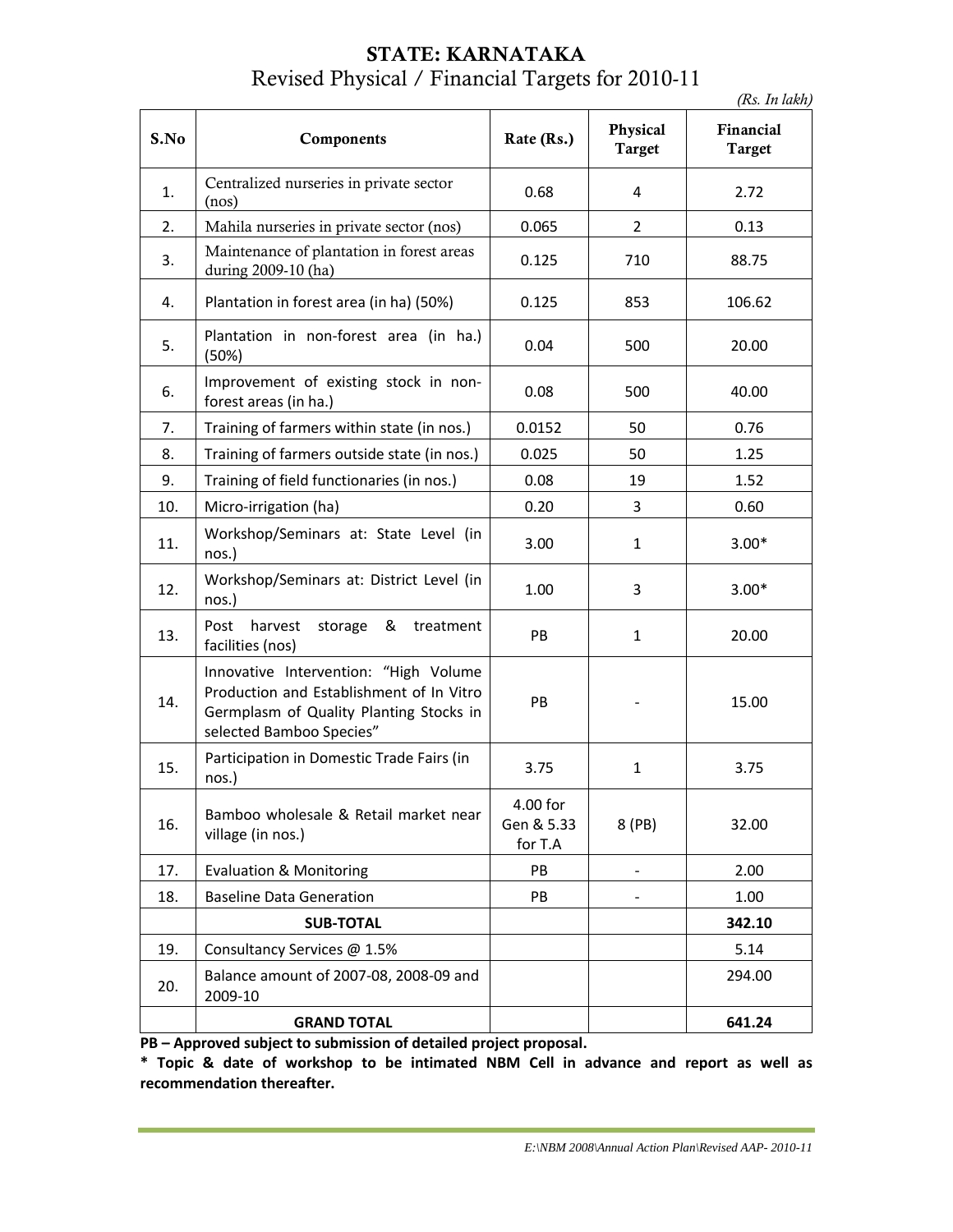### **STATE: HIMACHAL PRADESH** Revised Physical / Financial Targets for 2010-11

| (Rs. In lakh) |
|---------------|
|---------------|

|      |                                                                      |            |                           | $(1\omega, 1\mu \mu\omega)$ |
|------|----------------------------------------------------------------------|------------|---------------------------|-----------------------------|
| S.No | Components                                                           | Rate (Rs.) | Physical<br><b>Target</b> | Financial<br><b>Target</b>  |
| 1.   | Maintenance of plantation in forest areas<br>during 2008-09 (ha)     | 0.125      | 963                       | 75.00                       |
| 2.   | Maintenance of plantation in non-forest<br>areas during 2008-09 (ha) | 0.04       | 200                       | 4.00                        |
| 3.   | Plantation in forest area (in ha) (50%)                              | 0.125      | 475                       | 59.38                       |
| 4.   | Plantation in non-forest area (in ha.)<br>(50%)                      | 0.04       | 120                       | 4.80                        |
| 5.   | Improvement of existing stock in non-<br>forest areas (in ha.)       | 0.08       | 138                       | 11.04                       |
| 6.   | Training of farmers within state (in nos.)                           | 0.0152     | 52                        | 0.79                        |
| 7.   | Training of farmers outside state (in nos.)                          | 0.025      | 50                        | 1.25                        |
| 8.   | Training of field functionaries (in nos.)                            | 0.08       | 45                        | 3.60                        |
| 9.   | Workshop/Seminars at: State Level (in<br>nos.)                       | 3.00       |                           |                             |
| 10.  | Workshop/Seminars at: District Level (in<br>nos.)                    | 1.00       | 3                         | 3.00                        |
| 11.  | <b>Baseline Data Generation</b>                                      | PB         |                           | 1.00                        |
| 12   | Fund for IHBT, Palam pur                                             |            |                           |                             |
|      | (i) Centralized nursery nos.                                         | 2.73       | $\mathbf{1}$              | 2.73                        |
|      | Bamboo plantation (phyllostachys<br>(ii)<br>pubescens) ha.           | 0.125      | 10                        | 1.25                        |
|      | <b>SUB-TOTAL</b>                                                     |            |                           | 167.84                      |
| 13.  | Consultancy Services @ 1.5%                                          |            |                           | 2.50                        |
|      | <b>GRAND-TOTAL</b>                                                   |            |                           | 170.34                      |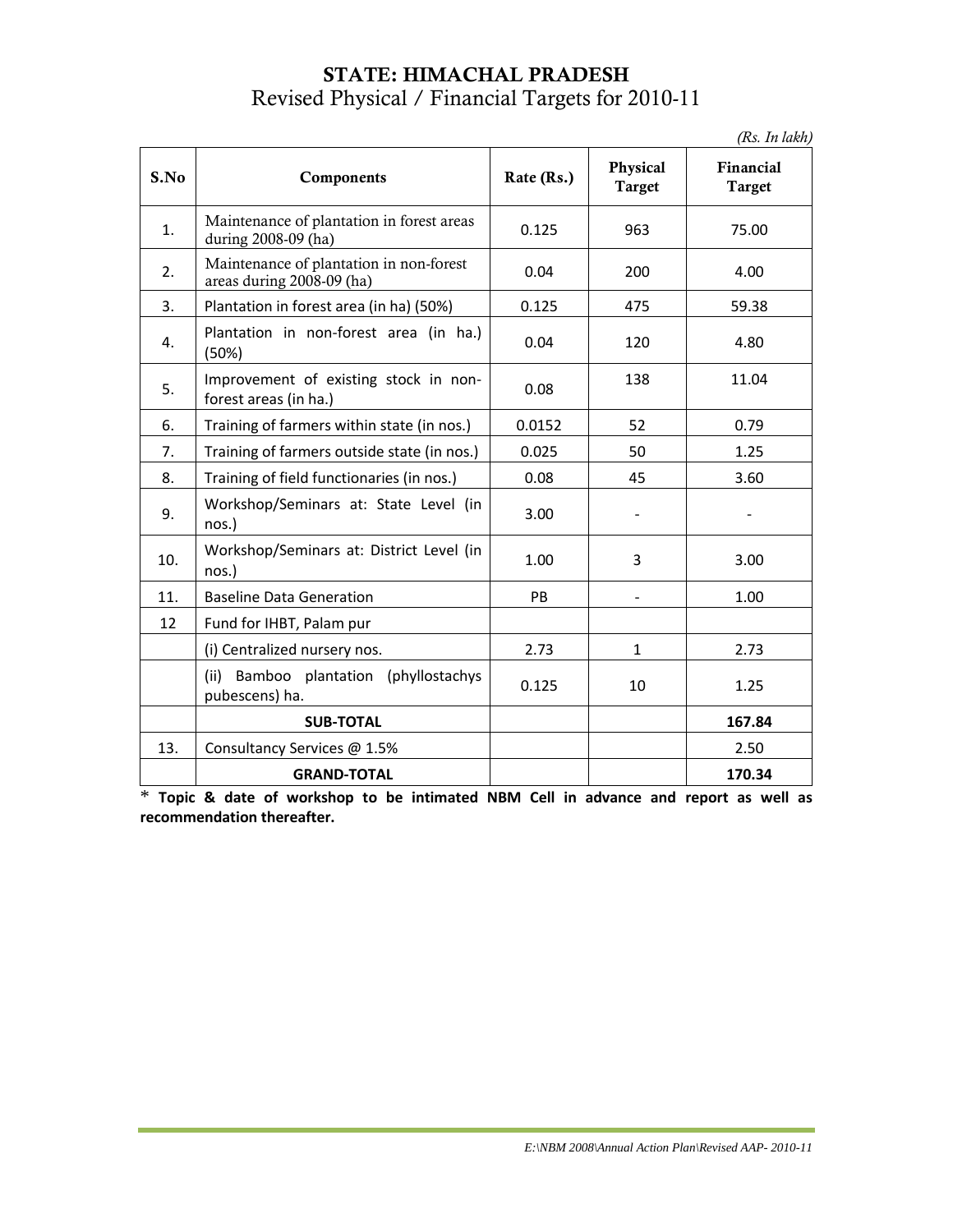# **STATE: ASSAM** Revised Physical / Financial Targets for 2010-11

*(Rs. In lakh)*

| S.<br>No | Components                                                                                                                                                          | Rate (Rs.)                         | Physical<br><b>Target</b> | Financial<br><b>Target</b> |
|----------|---------------------------------------------------------------------------------------------------------------------------------------------------------------------|------------------------------------|---------------------------|----------------------------|
| 1.       | Maintenance of plantation during 2009-10 in Forest area<br>(50%)                                                                                                    | 0.125                              | 300                       | 37.50                      |
| 2.       | Plantation in forest area (in ha) (50%)                                                                                                                             | 0.125                              | 4119                      | 514.87                     |
| 3.       | Plantation in non-forest area (in ha.)                                                                                                                              | 0.04                               | 1000                      | 40.00                      |
| 4.       | Improvement of existing stock in non-forest areas (in<br>ha.)                                                                                                       | 0.08                               | 2350                      | 188.00                     |
| 5.       | Training of farmers within state (in nos.)                                                                                                                          | 0.0152                             | 721                       | 10.95                      |
| 6.       | Training of farmers outside state (in nos.)                                                                                                                         | 0.025                              | 512                       | 12.80                      |
| 7.       | Training of field functionaries (in nos.)                                                                                                                           | 0.08                               | 203                       | 16.24                      |
| 8.       | Demonstration of Technology (in nos.)                                                                                                                               | 0.05                               | 10                        | 0.50                       |
| 9.       | Workshop/Seminars at: State Level (in nos.)                                                                                                                         | 3.00                               | $\mathbf{1}$              | $3.00**$                   |
| 10.      | Workshop/Seminars at: District Level (in nos.)                                                                                                                      | 1.00                               | 15                        | 15.00**                    |
| 11.      | Printing of brochures on bamboo, development of<br>bamboo library in the National Bamboo Mission Cell etc.                                                          | PB                                 | LS.                       | 4.50                       |
| 12.      | Publicity of National Bamboo Mission in electronic and<br>print media and in the villages through awareness<br>programme.                                           | PB                                 | LS.                       | 4.00                       |
| 13.      | Post Harvest Storage & Treatment Facilities (in nos.)                                                                                                               | PB.                                | $\mathbf{1}$              | 20.00                      |
| 14.      | National Seminar (in nos.)                                                                                                                                          | 5.00                               | $\mathbf{1}$              | $5.00*$                    |
| 15.      | Participation in Domestic Trade Fairs (in nos.)                                                                                                                     | 3.75                               | $\mathbf{1}$              | 3.75                       |
|          | Innovative Intervention<br>(i) Construction of Bamboo Museum at Guwahati &<br>Naogaon (balance amount)<br>(ii) Training on designs and distribution of tool kits to | PB*<br>PB*                         | 4<br>200                  | 23.00<br>10.00             |
| 16.      | bamboo artisans.<br>Production of handicrafts using machines, etc at<br>(iii)<br>3 location @ Rs. 25 lakh                                                           | PB*                                |                           | 75.00                      |
|          | (iv)<br><b>Enterprenuers Training)</b>                                                                                                                              |                                    |                           | 5.00                       |
| 17.      | Market survey                                                                                                                                                       | $PB*$                              | $\overline{\phantom{0}}$  | 5.00                       |
| 18.      | Bamboo wholesale and retail markets near village (in<br>nos.)                                                                                                       | 4.00 for<br>Gen & 5.33<br>for T.A* | 4                         | 21.23                      |
| 19.      | Retail Outlets (in Metro City)                                                                                                                                      | 13.33                              | $\mathbf{1}$              | 13.33                      |
| 20.      | Bamboo Bazaars (in nos.)                                                                                                                                            | 6.75 for<br>Gen & 9.00<br>$T.A*$   | 4                         | 36.00                      |
| 21.      | <b>Evaluation and Monitoring</b>                                                                                                                                    | PB*                                |                           | 2.00                       |
| 22.      | <b>Baseline Data Generation</b>                                                                                                                                     | PB*                                |                           | 1.00                       |
|          | <b>SUB-TOTAL</b>                                                                                                                                                    |                                    |                           | 1067.67                    |
| 23.      | Consultancy Services @ 1.5%                                                                                                                                         |                                    |                           | 16.02                      |
|          | <b>GRAND TOTAL</b>                                                                                                                                                  |                                    |                           | 1083.69                    |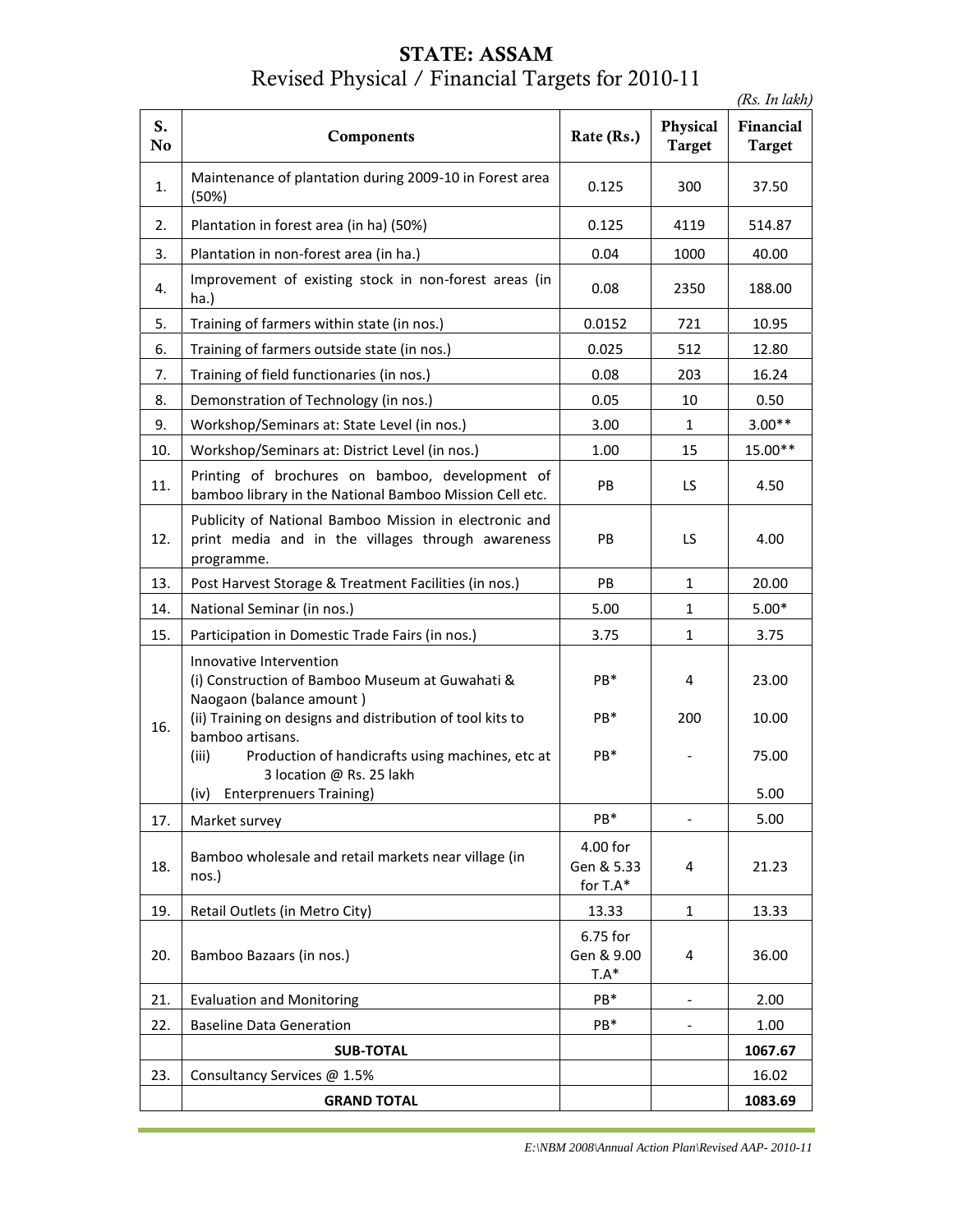**PB – Approved subject to submission of detailed project proposal.**

**\* Prior approval of topic and date by NBM is needed.**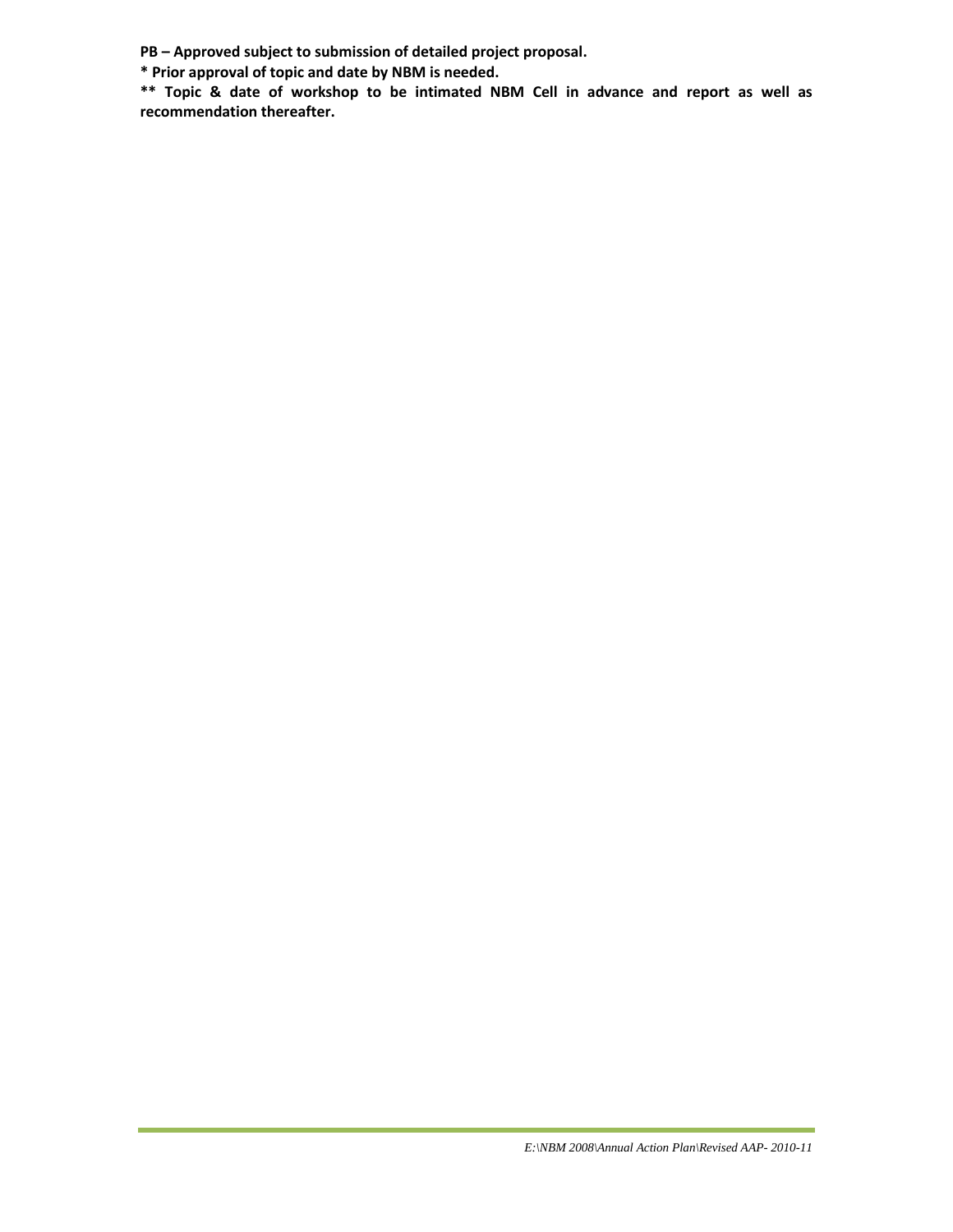### **STATE: MEGHALAYA** Revised Physical / Financial Targets for 2010-11

*(Rs. In lakh)*

| S.No | Components                                                                                                                                                       | Rate (Rs.)                                   | Physical<br><b>Target</b> | Financial<br><b>Target</b> |
|------|------------------------------------------------------------------------------------------------------------------------------------------------------------------|----------------------------------------------|---------------------------|----------------------------|
| 1.   | Maintenance of plantation in forest areas<br>during 2009-10 (ha)                                                                                                 | 0.125                                        | 631                       | 78.87                      |
| 2.   | Maintenance of plantation in non-forest<br>areas during 2009-10 (ha)                                                                                             | 0.04                                         | 377                       | 15.08                      |
| 3.   | Plantation in forest area (in ha) (50%)                                                                                                                          | 0.125                                        | 1400                      | 175.00                     |
| 4.   | Plantation in non-forest area (in ha.)<br>(50%)                                                                                                                  | 0.04                                         | 377                       | 15.08                      |
| 5.   | Improvement of existing stock in non-<br>forest areas (in ha.)                                                                                                   | 0.08                                         |                           |                            |
| 6.   | Training of farmers within state (in nos.)                                                                                                                       | 0.0152                                       |                           |                            |
| 7.   | Training of farmers outside state (in nos.)                                                                                                                      | 0.025                                        |                           |                            |
| 8.   | Training of field functionaries (in nos.)                                                                                                                        | 0.08                                         | $\blacksquare$            |                            |
| 9.   | Innovative Interventions : Balance<br>payment of sanction in 2008-09 for<br><b>Establishment of Engineered Bamboo</b><br>Structure Poly Houses (sqm plinth area) | PB                                           |                           |                            |
| 10.  | Colored brochures and leaflets                                                                                                                                   | PB                                           |                           |                            |
| 11.  | Evaluation and monitoring                                                                                                                                        | PB                                           | $\blacksquare$            |                            |
| 12.  | <b>Baseline Data Generation</b>                                                                                                                                  | PB                                           |                           | 1.00                       |
| 13.  | <b>Bamboo Wholesale and Retail Markets</b><br>near village (nos.)                                                                                                | 4.00 for<br>Gen &<br>5.33 for<br>Tribal area |                           |                            |
| 14.  | Bamboo Bazaar (in nos.)                                                                                                                                          | 6.75 for<br>Gen &<br>9.00 T.A                |                           |                            |
|      | <b>SUB-TOTAL</b>                                                                                                                                                 |                                              |                           | 285.03                     |
| 15.  | Consultancy Services @ 1.5%                                                                                                                                      |                                              |                           | 4.26                       |
|      | <b>GRAND TOTAL</b>                                                                                                                                               |                                              |                           | 289.29                     |

**PB – Approved subject to submission of detailed project proposal**

**\* Fund will be released only after verification of the physical work done in establishment of bamboo structure poly house**.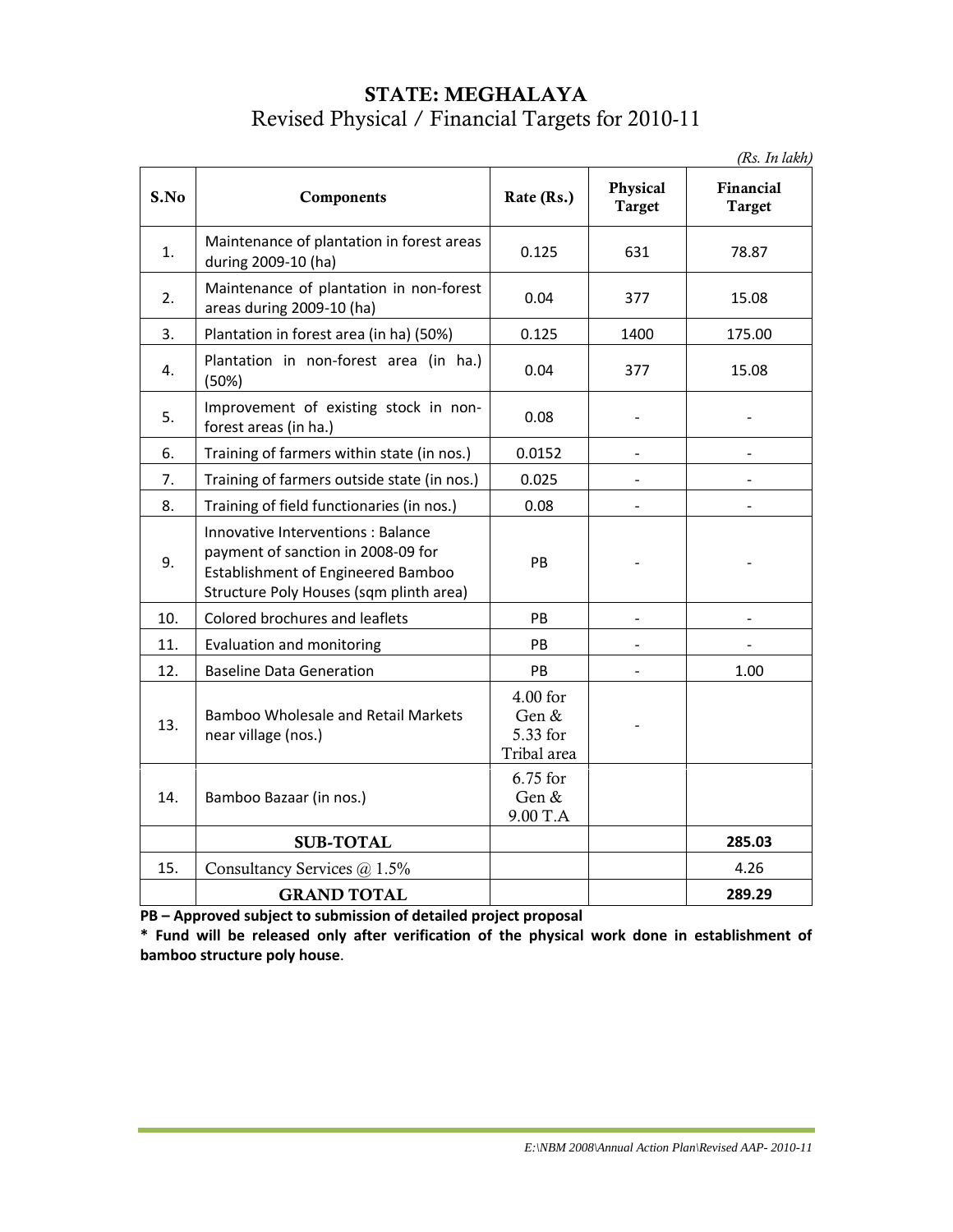#### **STATE: MANIPUR** Revised Physical / Financial Targets for 2010-11

*(Rs. In lakh)*

|      |                                                                                                   |            |                           | $\left( 2.00, 2.00, 0.000, 0.000, 0.000, 0.000, 0.000, 0.000, 0.000, 0.000, 0.000, 0.000, 0.000, 0.000, 0.000, 0.000, 0.000, 0.000, 0.000, 0.000, 0.000, 0.000, 0.000, 0.000, 0.000, 0.000, 0.000, 0.000, 0.000, 0.000, 0.000, 0$ |
|------|---------------------------------------------------------------------------------------------------|------------|---------------------------|-----------------------------------------------------------------------------------------------------------------------------------------------------------------------------------------------------------------------------------|
| S.No | Components                                                                                        | Rate (Rs.) | Physical<br><b>Target</b> | Financial<br>Target                                                                                                                                                                                                               |
| 1.   | Maintenance of plantation in Forest area<br>during 2009-10 (50%)                                  | 0.125      | 210                       | 26.25                                                                                                                                                                                                                             |
| 2.   | Maintenance of plantation in Non-Forest<br>area during 2009-10 (50%)                              | 0.04       | 1998                      | 79.92                                                                                                                                                                                                                             |
| 3.   | Plantation in forest area (in ha) (50%)                                                           | 0.125      | 4000                      | 500.00                                                                                                                                                                                                                            |
| 4.   | Plantation in non-forest area (in ha.)<br>(50%)                                                   | 0.04       | 2000                      | 80.00                                                                                                                                                                                                                             |
| 5.   | Improvement of existing stock in non-<br>forest areas (in ha.)                                    | 0.08       | 698                       | 55.84                                                                                                                                                                                                                             |
| 6.   | Training of farmers within state (in nos.)                                                        | 0.0152     | 300                       | 4.56                                                                                                                                                                                                                              |
| 7.   | Training of field functionaries (in nos.)                                                         | 0.08       | 85                        | 6.80                                                                                                                                                                                                                              |
| 8.   | Workshop/Seminars at: District Level (in<br>nos.)                                                 | 1.00       | 5                         | 5.00                                                                                                                                                                                                                              |
| 9.   | Monitoring & Evaluation                                                                           |            | PB                        | 3.00                                                                                                                                                                                                                              |
| 10.  | Pest and Disease Management (in ha.)                                                              | 0.002      | 500                       | 1.00                                                                                                                                                                                                                              |
| 11.  | <b>Baseline Data Generation</b>                                                                   | PB         |                           | 1.00                                                                                                                                                                                                                              |
| 12   | Handicrafts, Bamboo Marketing<br>&<br>Exports (Setting up of Cluster type<br>bamboo based crafts) | PB*        | 1no.                      | 25.00                                                                                                                                                                                                                             |
|      | <b>SUB-TOTAL</b>                                                                                  |            |                           | 788.37                                                                                                                                                                                                                            |
| 13.  | Consultancy Services @ 1.5%                                                                       |            |                           | 11.81                                                                                                                                                                                                                             |
|      | Improvement of existing stock (in ha.)                                                            |            |                           |                                                                                                                                                                                                                                   |
| 14.  | Committed liabilities of 2009-10                                                                  | 0.08       | 150                       | 8.17                                                                                                                                                                                                                              |
|      | <b>GRAND TOTAL</b>                                                                                |            |                           | 808.35                                                                                                                                                                                                                            |

**PB – Approved subject to submission of detailed project proposal**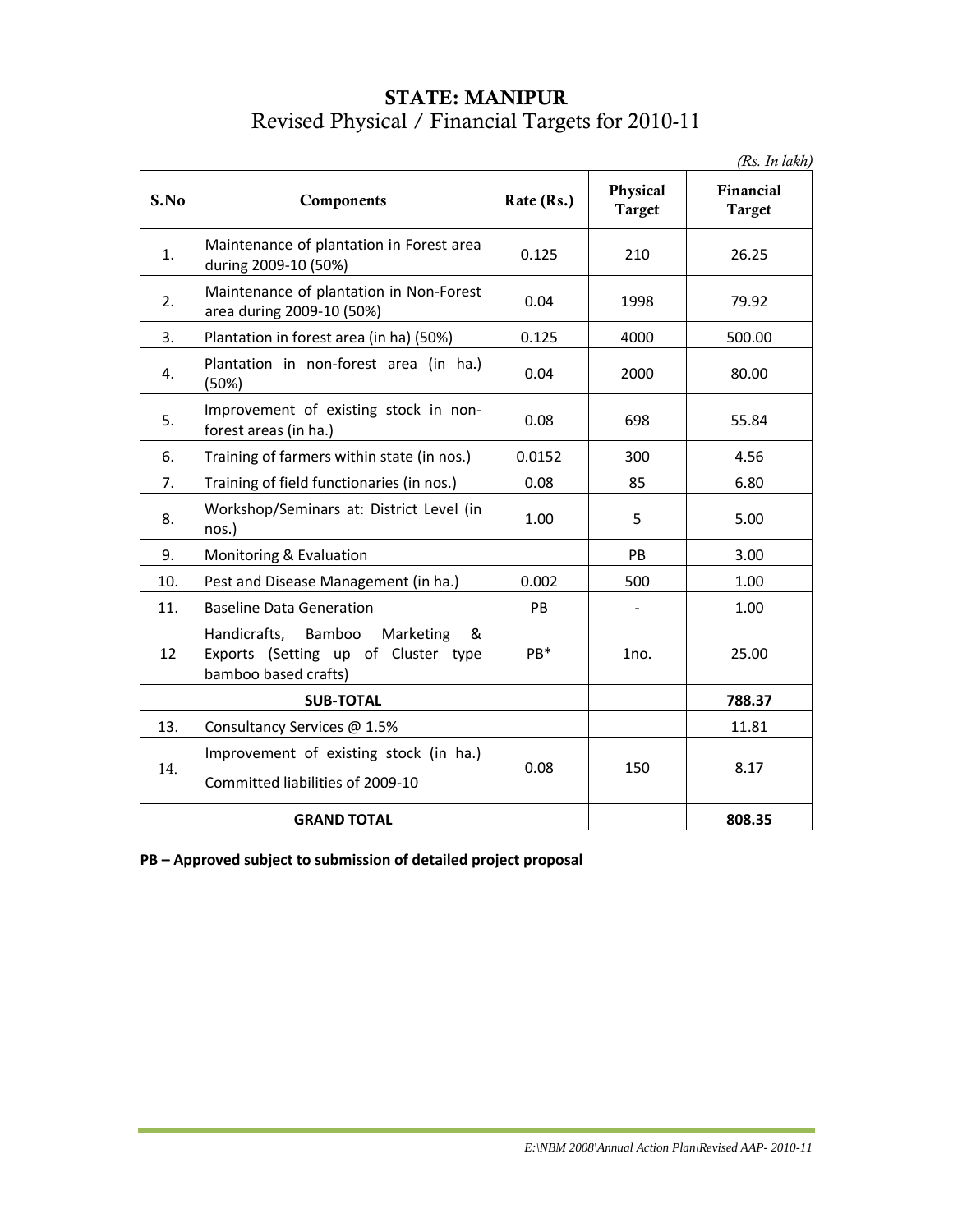# **STATE: ARUNACHAL PRADESH** Revised Physical / Financial Targets for 2010-11

|      |                                                                            |            |                           | (Rs. In lakh)       |
|------|----------------------------------------------------------------------------|------------|---------------------------|---------------------|
| S.No | Components                                                                 | Rate (Rs.) | Physical<br><b>Target</b> | Financial<br>Target |
| 1.   | Maintenance of plantation in forest areas<br>during 2007-08 (ha)           | 0.125      | 828                       | 103.50              |
| 2.   | Maintenance of plantation in forest areas<br>during 2008-09 (ha)           | 0.125      | 223                       | 27.87               |
| 3.   | Maintenance of plantation in forest areas<br>during 2009-10 (ha) (50%)     | 0.125      | 37                        | 4.63                |
| 4.   | Maintenance of plantation in non-forest<br>areas during 2007-08 (ha) (50%) | 0.04       | 1409                      | 56.37               |
| 5.   | Maintenance of plantation in non-forest<br>areas during 2008-09 (ha) (50%) | 0.04       | 55                        | 2.20                |
| 6.   | Maintenance of plantation in non-forest<br>areas during 2009-10 (ha) (50%) | 0.04       | 37                        | 1.48                |
| 7.   | <b>Baseline Data Generation</b>                                            | <b>PB</b>  |                           | 1.00                |
|      | <b>SUB-TOTAL</b>                                                           |            |                           | 197.05              |
| 8.   | Consultancy service @ 1.5%                                                 |            |                           | 2.95                |
|      | <b>GRAND-TOTAL</b>                                                         |            |                           | 200.00              |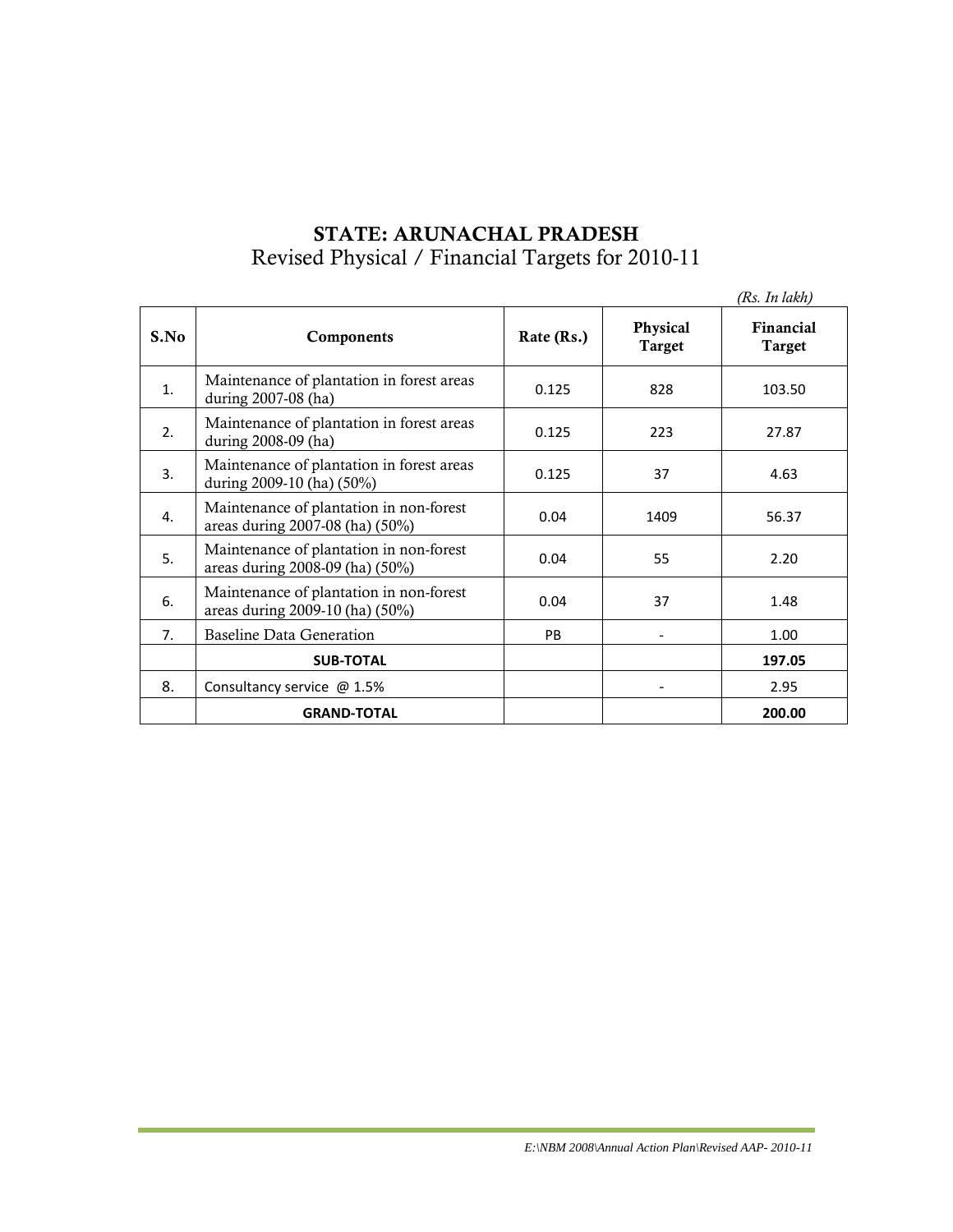# **STATE: JAMMU & KASHMIR**  Revised Physical / Financial Targets for 2010-11

|       |                                                                      |            |                           | (Rs. In lakh)              |
|-------|----------------------------------------------------------------------|------------|---------------------------|----------------------------|
| S.No. | <b>Components</b>                                                    | Rate (Rs.) | Physical<br><b>Target</b> | Financial<br><b>Target</b> |
| 1.    | Centralized nurseries in public sector (in nos)                      | 2.73       | $\mathbf{1}$              | 2.73                       |
| 2.    | Centralized nurseries in private sector(in nos)                      | 0.68       | $\overline{2}$            | 1.36                       |
| 3.    | Mahila nurseries in public sector (in nos.)                          | 0.065      | 3                         | 0.20                       |
| 4.    | Mahila nurseries in private sector (in nos.)                         | 0.065      | $\mathbf{1}$              | 0.065                      |
| 5.    | Kisan nurseries in public sector (in nos.)                           | 0.065      | $\mathbf{1}$              | 0.065                      |
| 6.    | Kisan nurseries in private sector (in nos.)                          | 0.065      | $\mathbf{1}$              | 0.065                      |
| 7.    | Certification of planting material (in nos.)                         | PB         |                           |                            |
| 8.    | Maintenance of plantation in forest areas during<br>2008-09 (ha)     | 0.125      | 363                       | 45.38                      |
| 9.    | Maintenance of plantation in non-forest areas<br>during 2008-09 (ha) | 0.04       |                           |                            |
| 10.   | Plantation in forest area (in ha) (50%)                              | 0.125      |                           |                            |
| 11.   | Plantation in non-forest area (in ha.) (50%)                         | 0.04       |                           |                            |
| 12.   | Improvement of existing stock in non-forest areas<br>(in ha.)        | 0.08       | 29                        | 2.32                       |
| 13.   | Training of farmers within state (in nos.)                           | 0.0152     | $\overline{a}$            |                            |
| 14.   | Training of farmers outside state (in nos.)                          | 0.025      |                           |                            |
| 15.   | Training of field functionaries (in nos.)                            | 0.08       |                           |                            |
| 16.   | Demonstration of Technology (nos.)                                   | 0.50       | $\overline{\phantom{0}}$  |                            |
| 17.   | Micro-Irrigation (in ha.)                                            | 0.20       |                           |                            |
| 18.   | Workshop/Seminars at: State Level (in nos.)                          | 3.00       |                           |                            |
| 19.   | Workshop/Seminars at: District Level (in nos.)                       | 1.00       |                           |                            |
| 20.   | Pest and Disease Management (in ha.)                                 | 0.002      |                           |                            |
| 21.   | Post Harvest Storage & Treatment Facilities (in<br>nos.)             | 20.00      |                           |                            |
| 22.   | Participation in Domestic Trade Fairs (in nos.)                      | 3.75       | $\overline{\phantom{0}}$  | ۰                          |
| 23.   | <b>Evaluation and Monitoring</b>                                     | PB         |                           |                            |
| 24.   | <b>Coloured Brochures and leaflets</b>                               | LS         |                           |                            |
| 25.   | State Bamboo Cell                                                    |            |                           |                            |
| 26    | <b>Baseline Data Generation</b>                                      |            |                           | 1.00                       |
|       | <b>SUB-TOTAL</b>                                                     |            |                           | 53.19                      |
| 27    | Consultancy Services @ 1.5%                                          |            |                           | 0.81                       |
|       | <b>GRAND-TOTAL</b>                                                   |            |                           | 54.00                      |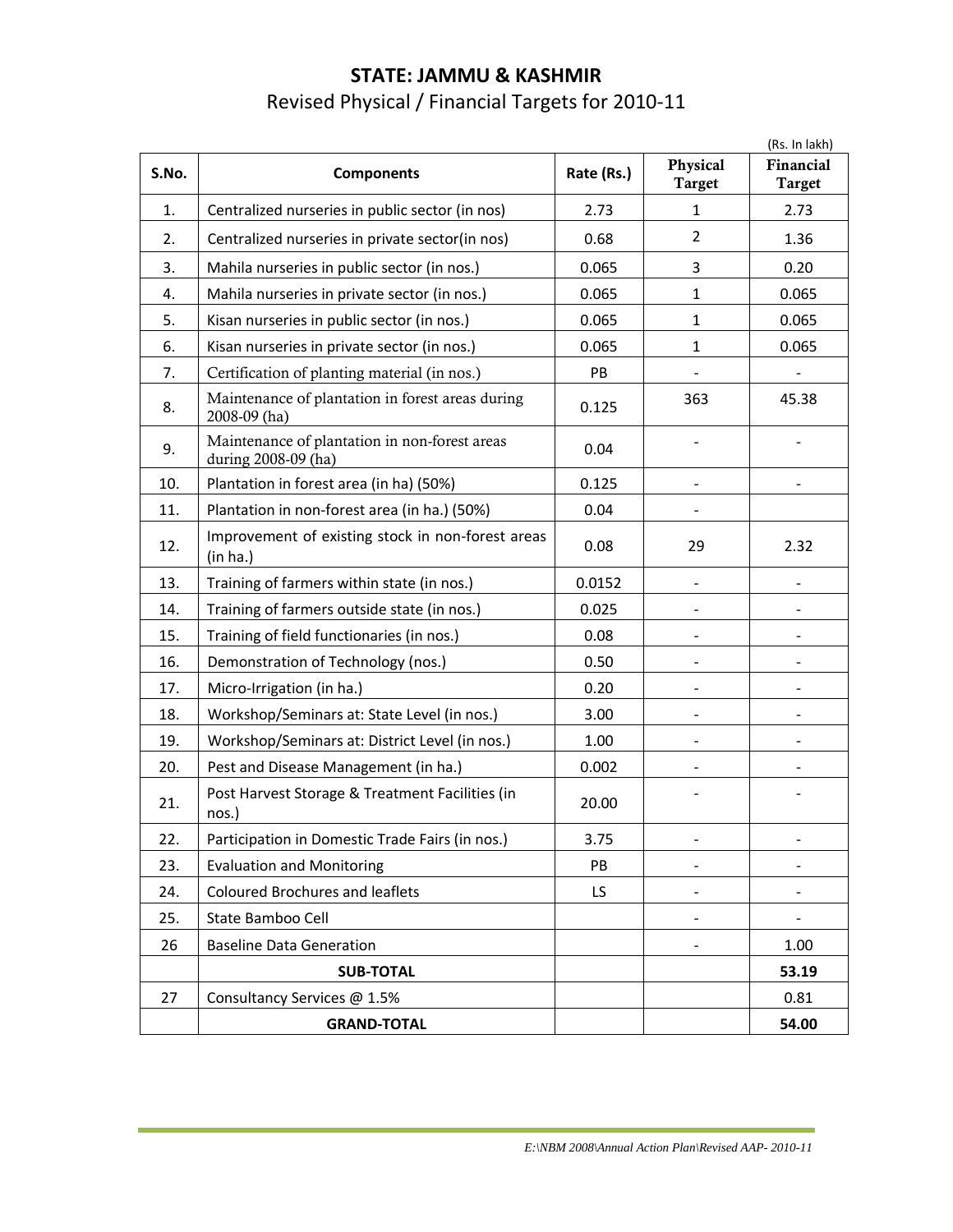# **STATE: MADHYA PRADESH** Revised Physical / Financial Targets for 2010-11

|       |                                                               |            |                           | (Rs. In lakh)              |
|-------|---------------------------------------------------------------|------------|---------------------------|----------------------------|
| S.No. | <b>Components</b>                                             | Rate (Rs.) | Physical<br><b>Target</b> | Financial<br><b>Target</b> |
| 1.    | Centralized nurseries in public sector (in nos)               | 2.73       |                           |                            |
| 2.    | Centralized nurseries in private sector(in nos)               | 0.68       |                           |                            |
| 3.    | Plantation in forest area (in ha) (50%)                       | 0.125      | 300                       | 37.50                      |
| 4.    | Improvement of existing stock in non-forest<br>areas (in ha.) | 0.08       | 200                       | 16.00                      |
| 5.    | Training of farmers within state (in nos.)                    | 0.0152     | 102                       | 1.55                       |
| 6.    | Training of farmers outside state (in nos.)                   | 0.025      |                           |                            |
| 7.    | Training of field functionaries (in nos.)                     | 0.08       | 24                        | 1.92                       |
| 8.    | Maintenance of ongoing works                                  |            |                           |                            |
| 9.    | <b>Establishment of Rhizome Banks</b>                         |            |                           |                            |
| 10.   | Establishment of tissue culture lab                           |            |                           |                            |
| 11.   | Workshop/Seminars at: International Level (in<br>nos.)        |            |                           |                            |
| 12.   | Workshop/Seminars at: National Level (in nos.)                | 5.00       |                           |                            |
| 13.   | Workshop/Seminars at: State Level (in nos.)                   | 3.00       |                           |                            |
| 14.   | Workshop/Seminars at: District Level (in nos.)                | 1.00       |                           |                            |
| 15.   | <b>Baseline Data Generation</b>                               |            |                           | 1.00                       |
|       | <b>SUB-TOTAL</b>                                              |            |                           | 57.97                      |
| 16.   | Consultancy Services @ 1.5%                                   |            |                           | 0.85                       |
|       | <b>GRAND TOTAL</b>                                            |            |                           | 58.82                      |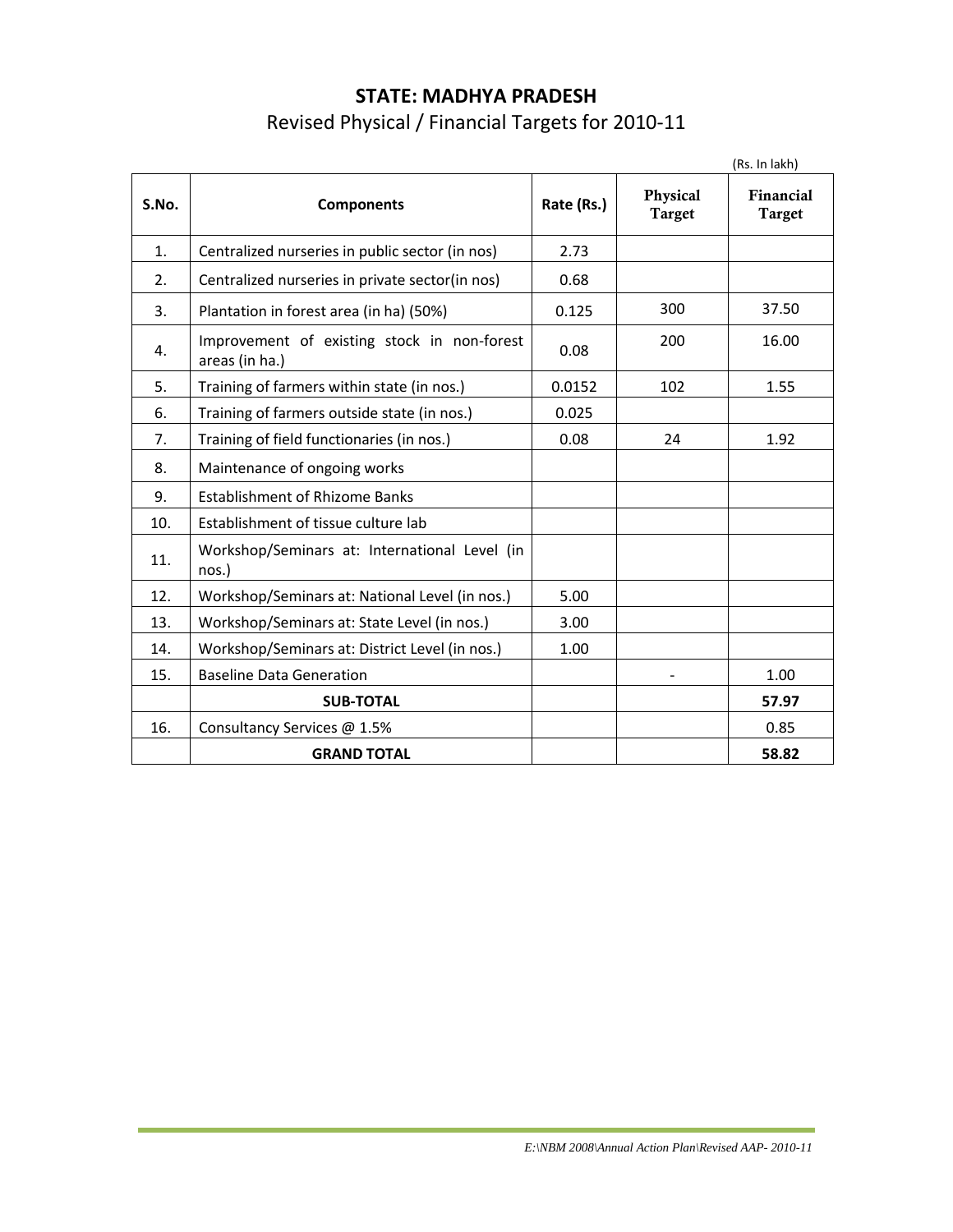# **STATE: TRIPURA** Revised Physical / Financial Targets for 2010-11

|       |                                                                                                                            |            |                           | (Rs. In lakh)              |
|-------|----------------------------------------------------------------------------------------------------------------------------|------------|---------------------------|----------------------------|
| S.No. | Components                                                                                                                 | Rate (Rs.) | Physical<br><b>Target</b> | Financial<br><b>Target</b> |
| 1.    | Centralized nurseries in public sector (in nos)                                                                            | 2.73       |                           |                            |
| 2.    | Centralized nurseries in private sector(in nos)                                                                            | 0.68       |                           |                            |
| 3.    | Kisan nurseries in public sector (in nos.)                                                                                 | 0.065      |                           |                            |
| 4.    | Kisan nurseries in private sector (in nos.)                                                                                | 0.065      |                           |                            |
| 5.    | Mahila nurseries in public sector (in nos.)                                                                                | 0.065      |                           |                            |
| 6.    | Mahila nurseries in private sector (in nos.)                                                                               | 0.065      |                           |                            |
| 7.    | Maintenance of plantation during 2008 in<br>1873 ha & 2009 in 231 ha in Forest area<br>(50%)                               | 0.125      | 2104                      | 263.00                     |
| 8.    | Maintenance of plantation during 2010-11 in<br>non-Forest area (plantation in 108.50 ha<br>during 2008 & 2009 in 941.30 ha | 0.04       | 1049.80                   | 41.99                      |
| 9.    | Plantation in forest area (in ha) (50%)                                                                                    | 0.125      | 300                       | 37.50                      |
| 10.   | Plantation in non-forest area (in ha.) (50%)                                                                               | 0.04       | 34                        | 1.36                       |
| 11.   | Improvement of existing stock in forest area<br>(in ha.)                                                                   | 0.08       |                           |                            |
| 12.   | Improvement of existing stock in non-forest<br>area (in ha.)                                                               | 0.08       |                           |                            |
| 13.   | Training of farmers within state (in nos.)                                                                                 | 0.0152     |                           |                            |
| 14.   | Training of farmers outside state (in nos.)                                                                                | 0.025      |                           |                            |
| 15.   | Training of field functionaries (in nos.)                                                                                  | 0.08       |                           |                            |
| 16.   | Demonstration of Technology (in nos.)                                                                                      | 0.05       |                           |                            |
| 17.   | Workshop/Seminars at: State Level (in nos.)                                                                                | 3.00       |                           |                            |
| 18.   | Workshop/Seminars at: District Level (in<br>nos.)                                                                          | 1.00       |                           |                            |
| 19.   | Participation in Domestic Trade Fairs (in<br>nos.)                                                                         | 3.75       |                           |                            |
| 20    | Coloured brochure & leaflets                                                                                               | $PB*$      |                           |                            |
| 21.   | <b>Baseline Data Generation</b>                                                                                            | PB*        |                           | 1.00                       |
| 22.   | Publicity                                                                                                                  | PB*        |                           |                            |
| 23.   | Contingency                                                                                                                |            |                           |                            |
|       | <b>SUB-TOTAL</b>                                                                                                           |            |                           | 344.85                     |
| 24.   | Consultancy Services @ 1.5%                                                                                                |            |                           | 5.15                       |
|       | <b>GRAND TOTAL</b>                                                                                                         |            |                           | 350.00                     |

PB - Approved subject to submission of detailed project proposal.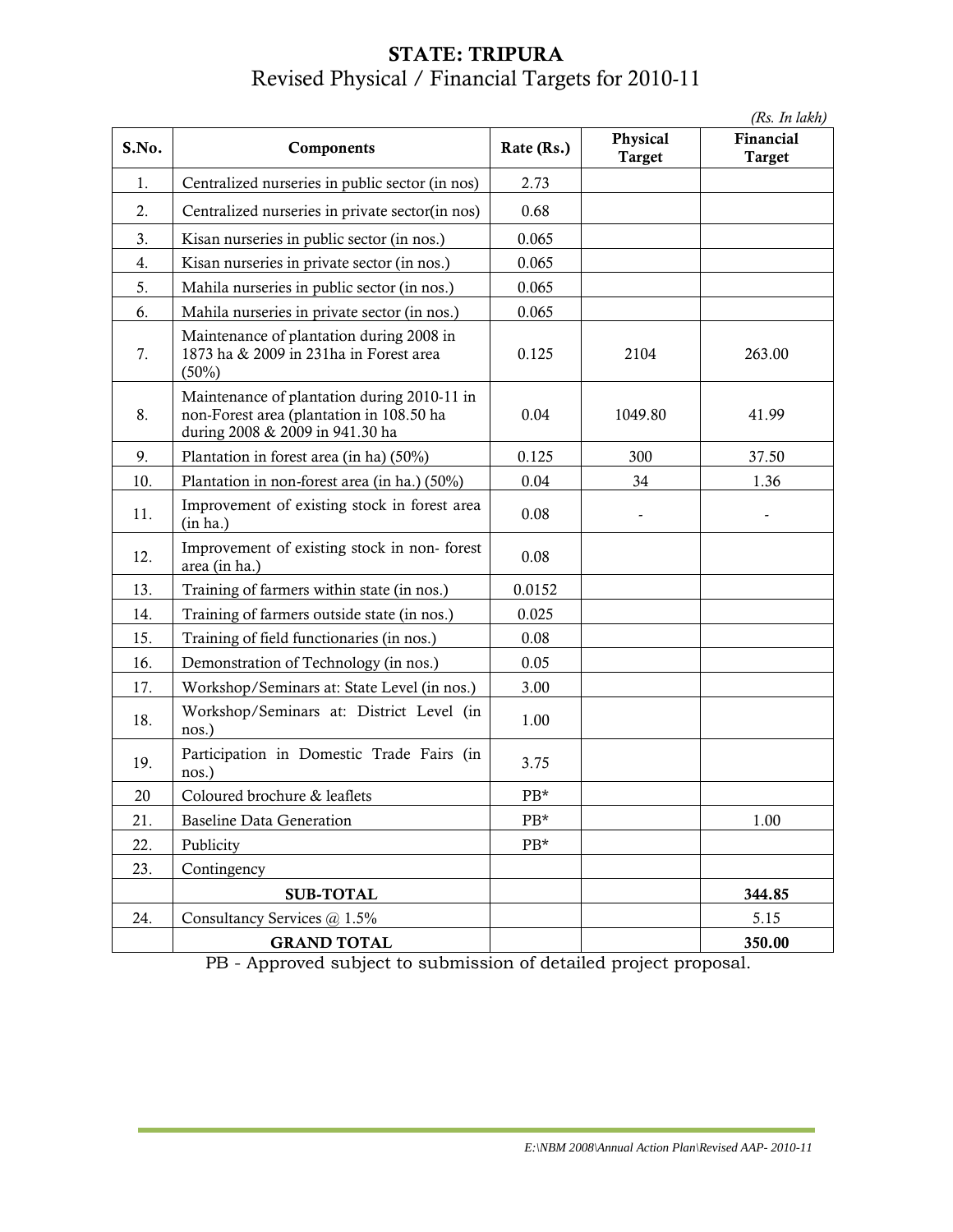# **STATE: WEST BENGAL** Revised Physical / Financial Targets for 2010-11

|       |                                                                                                                                                                                                                                              |               |                           | (Rs. In lakh)              |
|-------|----------------------------------------------------------------------------------------------------------------------------------------------------------------------------------------------------------------------------------------------|---------------|---------------------------|----------------------------|
| S.No. | <b>Components</b>                                                                                                                                                                                                                            | Rate<br>(Rs.) | Physical<br><b>Target</b> | Financial<br><b>Target</b> |
| 1.    | Bamboo Development and Research Project at Ramakrishna<br>Mission Ashrama, Narendrapur, South                                                                                                                                                | PB            |                           |                            |
| 2.    | Centralized nurseries in public sector in forest area (in nos)                                                                                                                                                                               | 2.73          |                           |                            |
| 3.    | Centralized nurseries in public sector in non-forest (in nos)                                                                                                                                                                                | 2.73          |                           |                            |
| 4.    | Centralized nurseries in public sector in non-forest (in nos)<br>under Cinchona plantation with 100% assistance                                                                                                                              | 2.73          |                           |                            |
| 5.    | Centralized nurseries in private sector                                                                                                                                                                                                      | 0.68          |                           |                            |
| 6.    | Kisan nurseries in private sector (in nos.)                                                                                                                                                                                                  | 0.065         |                           |                            |
| 7.    | Mahila nurseries in private sector (in nos.)                                                                                                                                                                                                 | 0.065         |                           |                            |
| 8.    | Maintenance of Plantation in forest area                                                                                                                                                                                                     | 0.125         | 390                       | 40.00                      |
| 9.    | Maintenance of Plantation in non-forest area                                                                                                                                                                                                 | 0.04          | 220                       | 8.00                       |
| 10.   | Plantation in forest area (in ha) (50%)                                                                                                                                                                                                      | 0.125         |                           |                            |
| 11.   | Plantation in non-forest area (in ha.) (50%)                                                                                                                                                                                                 | 0.04          | 166                       | 6.64                       |
| 12.   | Improvement of existing stock in forest areas (in ha.)                                                                                                                                                                                       | 0.08          |                           |                            |
| 13.   | Improvement of existing stock in non-forest areas (in ha.)                                                                                                                                                                                   | 0.08          |                           |                            |
| 14.   | Demonstration of Technology                                                                                                                                                                                                                  | 0.05          |                           |                            |
| 15.   | Training of farmers within state (in nos.)                                                                                                                                                                                                   | 0.0152        | 15                        | 0.23                       |
| 16.   | Training of farmers outside state (in nos.)                                                                                                                                                                                                  | 0.025         |                           |                            |
| 17.   | Training of field functionaries (in nos.)                                                                                                                                                                                                    | 0.08          | 20                        |                            |
| 18.   | Workshop/Seminars at: State Level (in nos.)                                                                                                                                                                                                  | 3.00          | 1                         |                            |
| 19.   | Workshop/Seminars at: District Level (in nos.)                                                                                                                                                                                               | 1.00          | $\overline{2}$            |                            |
| 20.   | Pest and Disease Management (in ha.)                                                                                                                                                                                                         | 0.002         |                           |                            |
| 21.   | Post Harvest Storage & Treatment Facilities (in nos.)                                                                                                                                                                                        | 20.00         | 1                         |                            |
| 22.   | Innovative Interventions<br>Distribution of Handicrafts making tools @ Rs. 5000/-<br>(i)<br>(75% assistance).<br>(ii) Infrastructural assistance to bamboo based industries<br>25% of the project cost, subject to maximum Rs. 10.00<br>lakh | PB            | 300<br>1                  |                            |
| 23.   | Bamboo wholesale & Retail Markets (nos.)                                                                                                                                                                                                     | PB            | $\mathbf{1}$              |                            |
| 24.   | Bamboo Bazaar (nos.)                                                                                                                                                                                                                         | PB            | 1                         |                            |
| 25.   | Retail Outlets (nos.)                                                                                                                                                                                                                        | PB            | 1                         |                            |
| 26.   | Participation in Domestic Trade Fairs (in nos.)                                                                                                                                                                                              | 3.75          |                           |                            |
| 27.   | <b>Conducting Market Survey</b>                                                                                                                                                                                                              | PB            |                           |                            |
| 28.   | <b>Baseline Data Generation</b>                                                                                                                                                                                                              | PB            |                           | 1.00                       |
| 29.   | Coloured brochures, leaflets etc.                                                                                                                                                                                                            | PB            |                           | 1.00                       |
| 30.   | Promotional campaigns through electronic/Audio visual<br>media/Newspaper                                                                                                                                                                     | PB            |                           |                            |
|       | <b>SUB-TOTAL</b>                                                                                                                                                                                                                             |               |                           | 56.87                      |

*E:\NBM 2008\Annual Action Plan\Revised AAP- 2010-11*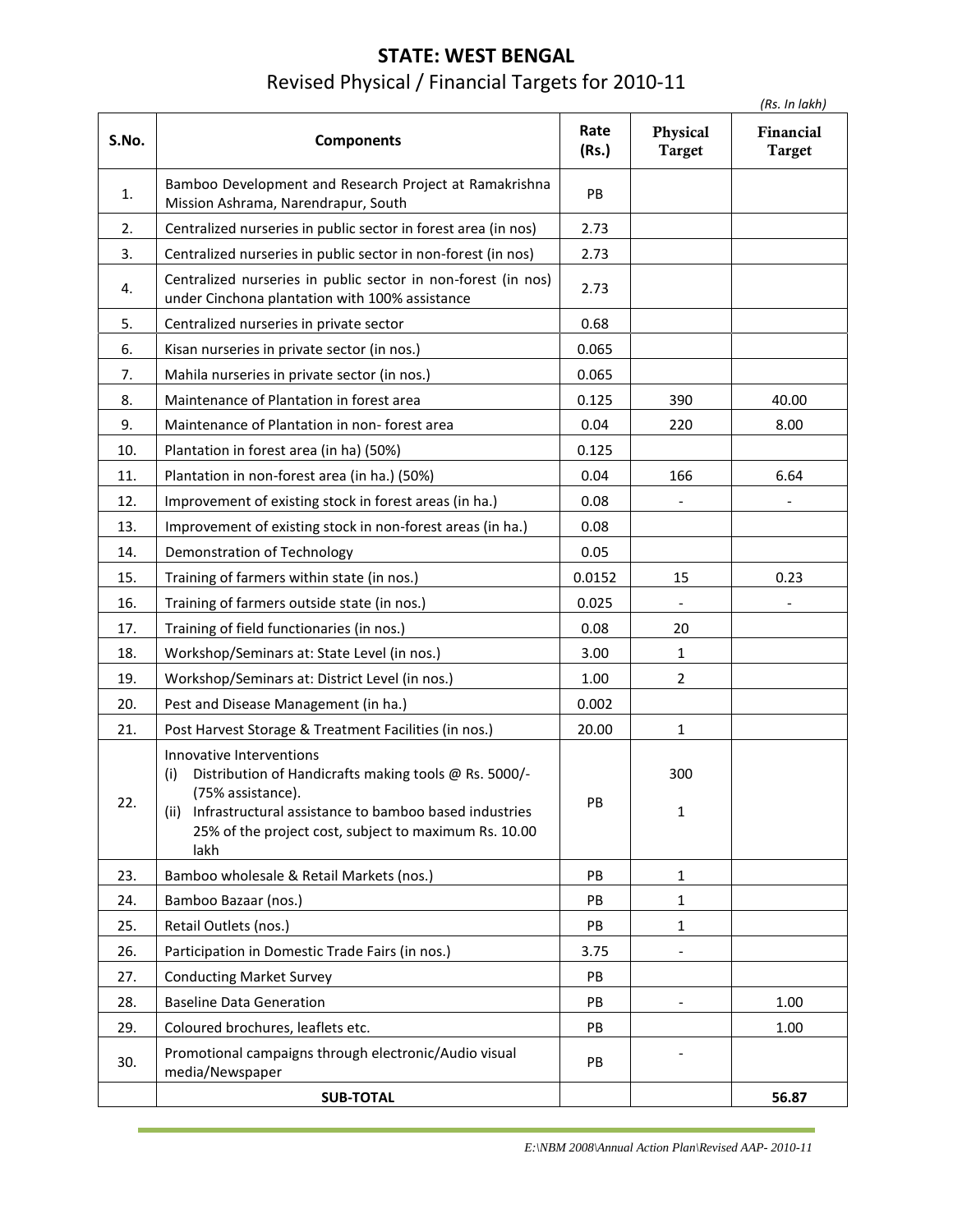| $\mathbf{A}$<br>JT. | Consultancy Services@ 1.5% | $\overline{\phantom{0}}$ | 0.84          |
|---------------------|----------------------------|--------------------------|---------------|
|                     | <b>TOTAL</b>               |                          | -771<br>J7.71 |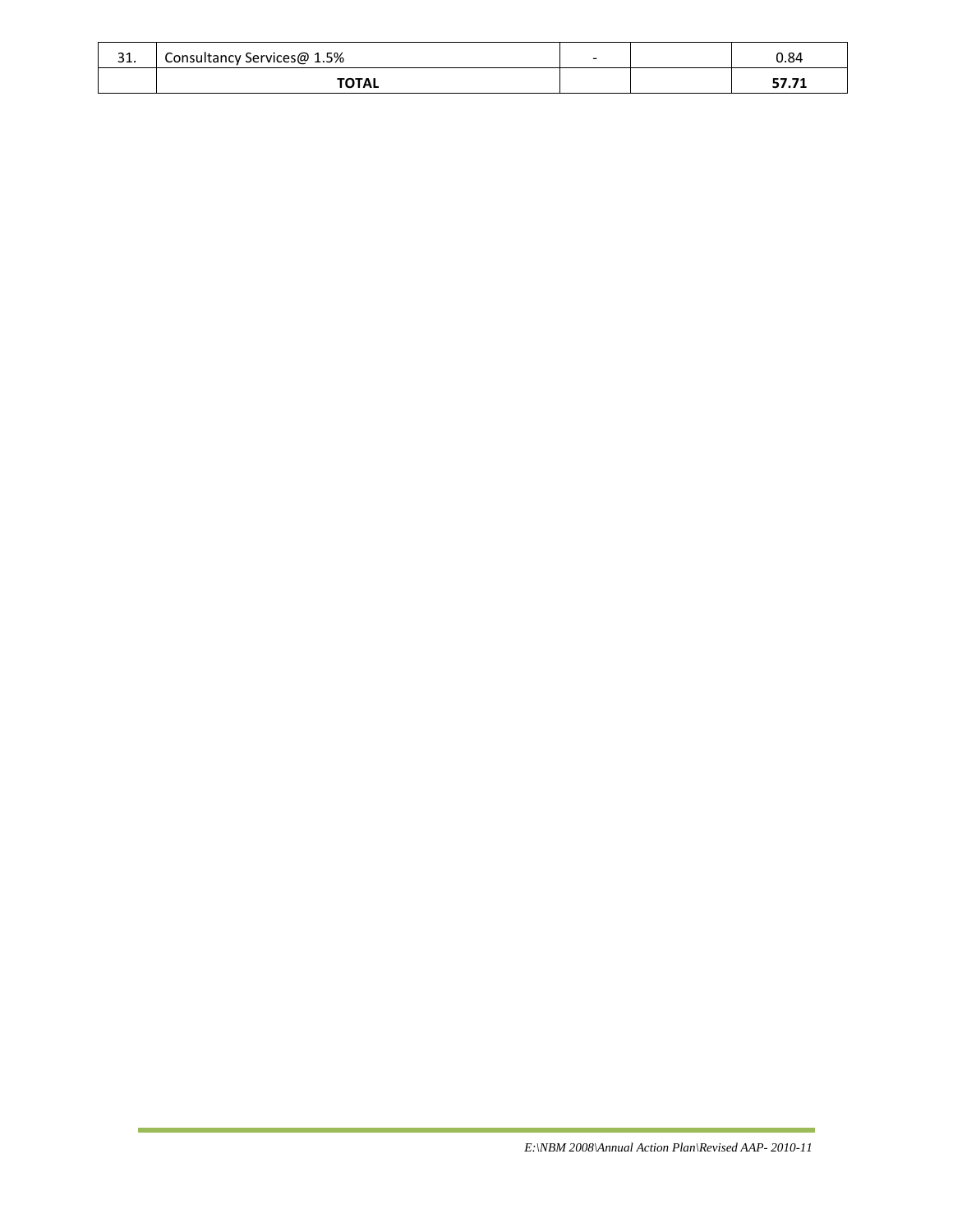# **STATE: BIHAR** Physical / Financial Targets for 2010-11

|       |                                                                                  |            |                           | (Rs. In lakh)              |
|-------|----------------------------------------------------------------------------------|------------|---------------------------|----------------------------|
| S.No. | <b>Components</b>                                                                | Rate (Rs.) | Physical<br><b>Target</b> | Financial<br><b>Target</b> |
| 1.    | Centralized nurseries in public sector (in nos)                                  | 2.73       |                           |                            |
| 2.    | Kisan nurseries in public sector (in nos.)                                       | 0.065      |                           |                            |
| 3.    | Kisan nurseries in private sector (in nos.)                                      | 0.065      |                           |                            |
| 4.    | Mahila nurseries in public sector (in nos.)                                      | 0.065      |                           |                            |
| 5.    | Mahila nurseries in private sector (in nos.)                                     | 0.065      |                           |                            |
| 6.    | Certification of planting material (in nos.)                                     | PB         | PB                        | 2.00                       |
| 7.    | Maintenance of plantation during 2009-10 in<br>non-forest                        | 0.08       | 61                        | 2.44                       |
| 8.    | Plantation in forest area (in ha) (50%)                                          | 0.125      | 1000                      | 125.00                     |
| 9.    | Plantation in non-forest area (in ha.) (50%)                                     | 0.04       | 100                       | 4.00                       |
| 10.   | Improvement of existing stock in non-forest areas<br>(in ha.)                    | 0.08       | 1000                      | 80.00                      |
| 11.   | Demonstration of Technology                                                      | 0.05       |                           |                            |
| 12.   | Training of farmers within state (in nos.)                                       | 0.0152     | 100                       | 1.52                       |
| 13.   | Training of farmers outside state (in nos.)                                      | 0.025      | 50                        | 1.25                       |
| 14.   | Training of field functionaries (in nos.)                                        | 0.08       | 30                        | 2.40                       |
| 15.   | Workshop/Seminars at: State Level (in nos.)                                      | 3.00       | $\mathbf{1}$              | 3.00                       |
| 16.   | Workshop/Seminars at: District Level (in nos.)                                   | 1.00       | 10                        | 10.00                      |
| 17.   | Pest and Disease Management (in ha.)                                             | 0.002      | 1000                      | 2.00                       |
| 18.   | Post Harvest Storage & Treatment Facilities (in<br>nos.)                         | 20.00      | $\mathbf{1}$              | 20.00 (PB)                 |
| 19.   | Participation in International Trade Fairs (in nos.)                             | 7.20       |                           |                            |
| 20.   | Participation in Domestic Trade Fairs (in nos.)                                  | 3.75       | $\mathbf{1}$              | 3.75                       |
| 21.   | Innovative Interventions: Construction of 100<br>Bamboo houses for flood victims | PB         |                           |                            |
| 22.   | Coloured brochures, leaflets & etc.                                              | PB         |                           | 1.00                       |
| 23    | <b>Evaluation and Monitoring</b>                                                 | PB         |                           | 2.00                       |
| 24.   | Bamboo wholesale and retail market near village<br>(25%)                         |            | $\overline{2}$            | 8.00                       |
|       | <b>Baseline Data Generation</b>                                                  |            |                           | 1.00                       |
|       | <b>SUB-TOTAL</b>                                                                 |            |                           | 269.36                     |
| 25.   | Consultancy Services@ 1.5%                                                       |            |                           | 4.04                       |
|       | <b>TOTAL</b>                                                                     |            |                           | 273.40                     |
|       |                                                                                  |            |                           |                            |

PB - Approved subject to submission of detailed project proposal.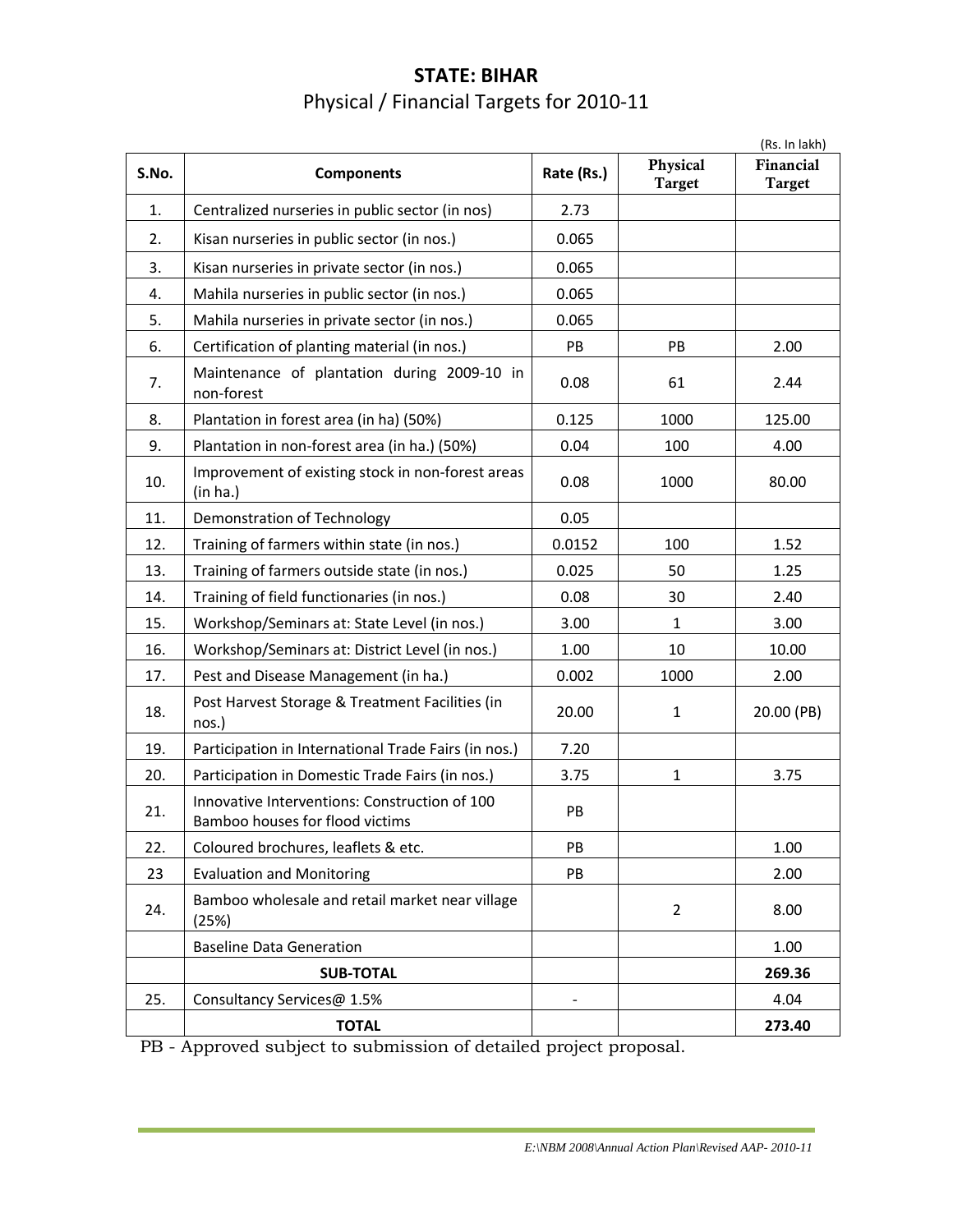# **STATE: MAHARASHTRA** Physical / Financial Targets for 2010-11

|       |                                                                                        |            |                           | (Rs. In lakh)              |
|-------|----------------------------------------------------------------------------------------|------------|---------------------------|----------------------------|
| S.No. | <b>Components</b>                                                                      | Rate (Rs.) | Physical<br><b>Target</b> | Financial<br><b>Target</b> |
| 1.    | Centralized nurseries in public sector (in nos)                                        | 2.73       |                           |                            |
| 2.    | Centralized nurseries in private sector(in nos)                                        | 0.68       |                           |                            |
| 3.    | Kisan nurseries in private sector (in nos.)                                            | 0.065      |                           |                            |
| 4.    | Mahila nurseries in private sector (in nos.)                                           | 0.065      |                           |                            |
| 5.    | Tissue Culture units in public sector (nos.)                                           | 21.0       |                           |                            |
| 6.    | Tissue Culture units in private sector (nos.)                                          | 10.50      |                           |                            |
| 7.    | Maintenance of plantation in forest areas during 2009-<br>10(ha)                       | 0.125      | 240                       | 30.00                      |
| 8.    | Maintenance of plantation in non-forest areas during<br>2009-10 (ha)                   | 0.04       | 1039                      | 41.56                      |
| 9.    | Plantation in forest area (in ha) (50%)                                                | 0.125      | 600                       | 75.00                      |
| 10.   | Plantation in non-forest area (in ha.) (50%)                                           | 0.04       | 2000                      | 80.00                      |
| 11.   | Improvement of existing stock in non-forest areas (in<br>ha.)                          | 0.08       | 1000                      | 80.00                      |
| 12.   | Training of farmers within state (in nos.)                                             | 0.0152     | 400                       | 6.08                       |
| 13.   | Training of farmers outside state (in nos.)                                            | 0.025      | 200                       | 5.00                       |
| 14.   | Training of field functionaries (in nos.)                                              | 0.08       | 350                       | 28.00                      |
| 15.   | Demonstration of Technology (in nos.)                                                  | 0.10       |                           |                            |
| 16.   | Workshop/Seminars at: National Level (in nos.)                                         | 5.00       |                           |                            |
| 17.   | Workshop/Seminars at: State Level (in nos.)                                            | 3.00       | $\overline{2}$            | 6.00                       |
| 18.   | Workshop/Seminars at: District Level (in nos.)                                         | 1.00       | 6                         | 6.00                       |
| 19.   | Pest and Disease Management (in ha.)                                                   | 0.002      |                           |                            |
| 20.   | Participation in Domestic Trade Fairs (in nos.)                                        | 3.75       |                           |                            |
| 21.   | Innovation Interventions (in nos.)<br>Bamboo Technology Development Center at 5 places | PB         |                           | 28.00                      |
| 22.   | Bamboo based Handicraft & Furniture Craft Konbac<br>Proposal.                          | PB         | * 5 training<br>programs  | 11.34                      |
| 23.   | Bamboo Wholesale and Retail Markets near village                                       | 4.00       | 2                         | 8.00                       |
| 24.   | <b>Bamboo Bazaars</b>                                                                  | 6.75       | 3                         | 20.25                      |
| 25.   | Retail Outlets (Showroom)                                                              | 10.00      | 1                         | 10.00                      |
| 26.   | Coloured brochures and leaflets                                                        | PB         |                           |                            |
| 27.   | <b>Baseline Data Generation</b>                                                        | PB         |                           | 1.00                       |
| 28.   | <b>Evaluation and Monitoring</b>                                                       | PB         |                           | 1.00                       |
|       | <b>SUB-TOTAL</b>                                                                       |            |                           | 437.23                     |
| 29.   | Consultancy Services @ 1.5%                                                            |            |                           | 6.56                       |
|       | <b>GRAND TOTAL</b>                                                                     |            |                           | 443.79                     |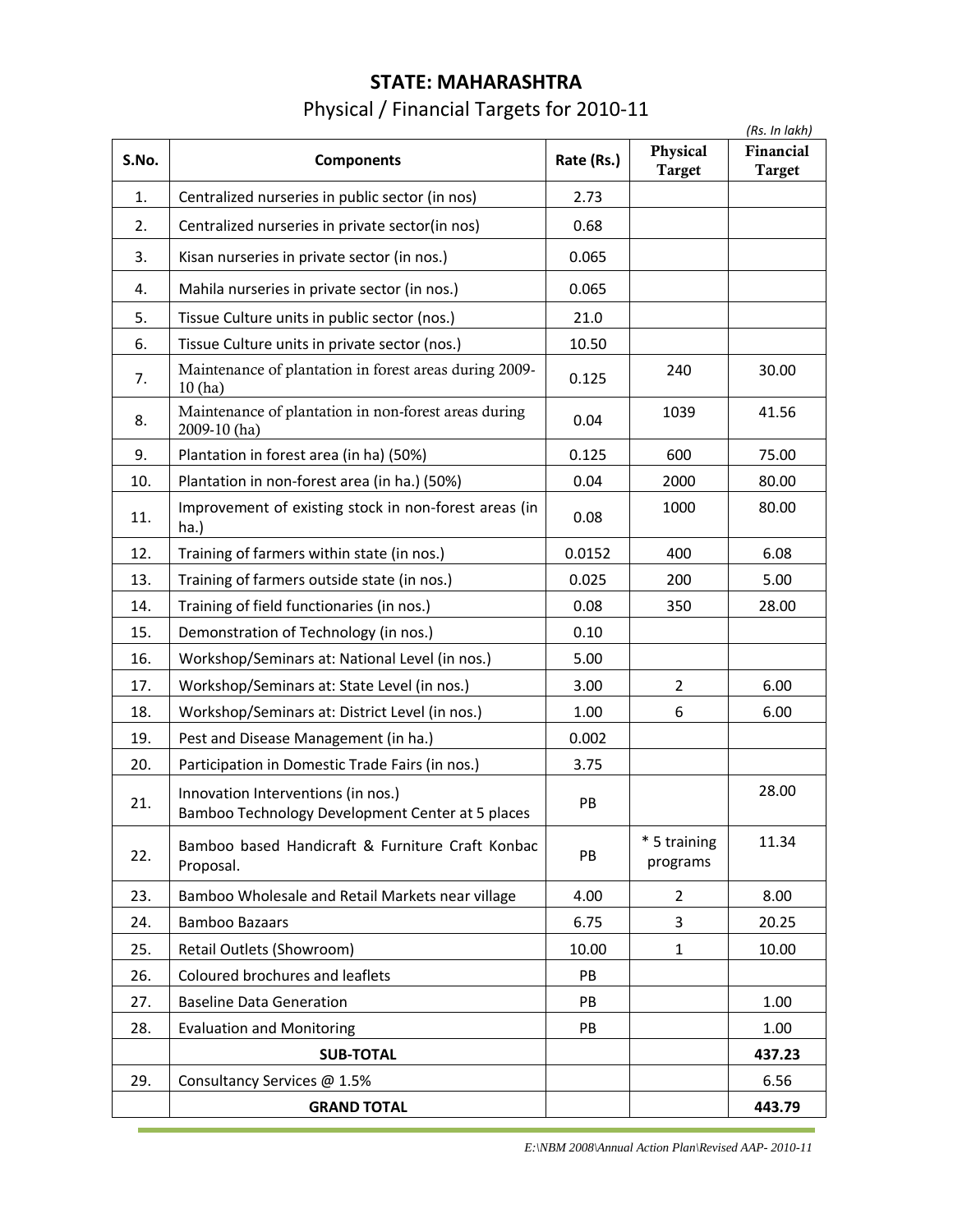\* 3 Training programs for Traditional bamboo workers (45 days 25 participants) @ Rs. 1.41 per training program and two training programs for Bamboo furniture (Hands-on residential) @ Rs. 3.96 lakh per training programs (90 days 25 participants)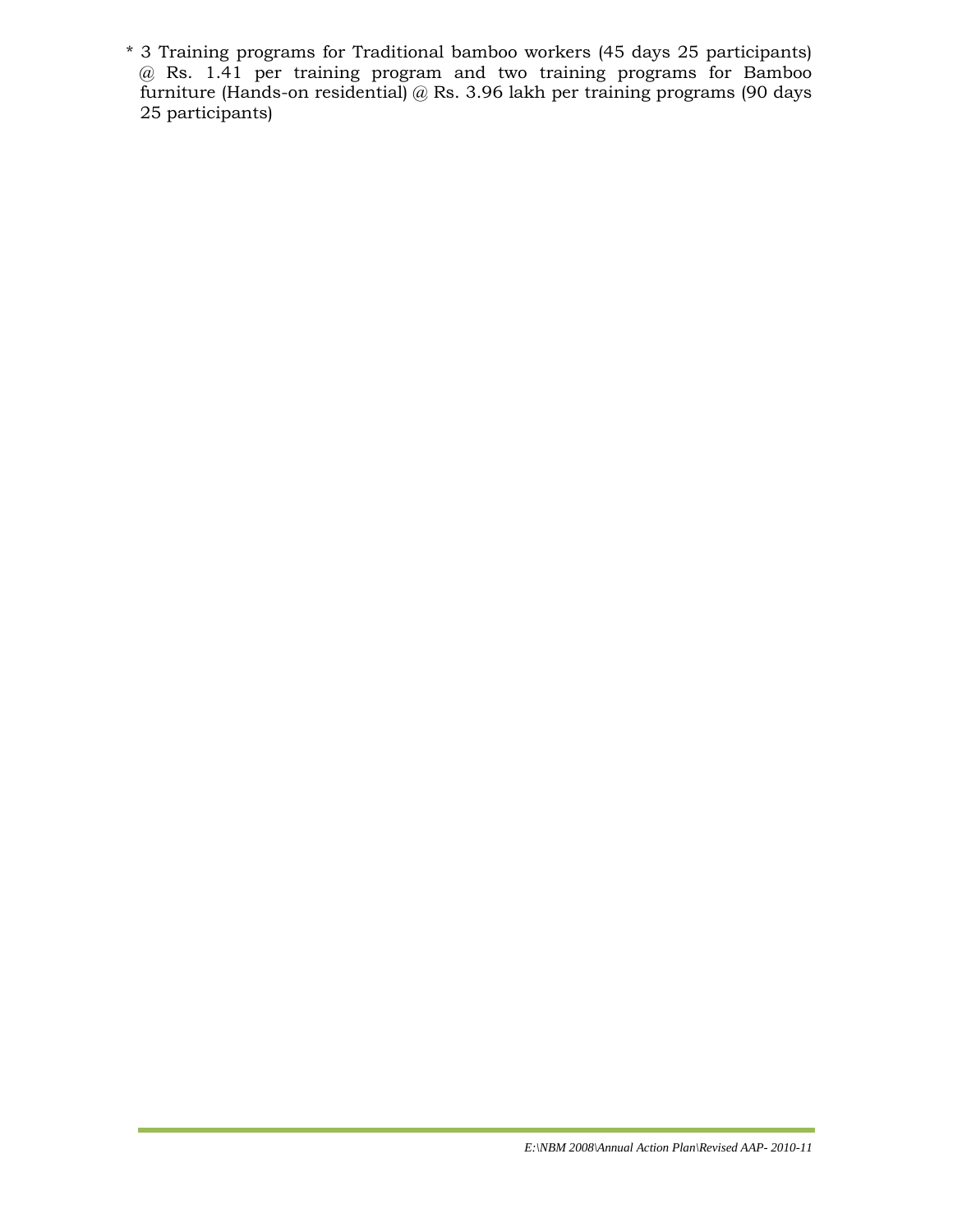### **STATE: PUNJAB** Physical / Financial Targets for 2010-11

*(Rs. In lakh)*

| S.No. | Components                                                           | Rate (Rs.) | Physical<br><b>Target</b> | Financial<br>Target |
|-------|----------------------------------------------------------------------|------------|---------------------------|---------------------|
| 1.    | Maintenance of plantation during 2009-10 in<br>Forest area (50%)     | 0.25       | 1800                      | 84.34               |
| 2.    | Maintenance of plantation during 2009-10 in<br>non-Forest area (50%) |            | 530                       | 10.60               |
| 3.    | Plantation in forest area (in ha) (50%)                              | 0.125      | 200                       | 25.00               |
| 4.    | Plantation in non-forest area (in ha.) (50%)                         | 0.04       | 200                       | 8.00                |
| 5.    | Improvement of existing stock in non-forest<br>area (in ha.)         | 0.08       | 200                       | 16.00               |
| 6.    | Training of farmers within state (in nos.)                           | 0.0152     | 100                       | 1.52                |
| 7.    | Training of field functionaries (in nos.)                            | 0.08       | 50                        | 4.00                |
| 8.    | Demonstration of Technology (in nos.)                                | 0.05       |                           |                     |
| 9.    | Workshop/Seminars at: State Level (in nos.)                          | 3.00       | 1                         | 3.00                |
| 10.   | Workshop/Seminars at: District Level (in<br>nos.)                    | 1.00       | 3                         | 3.00                |
| 11.   | Participation in Domestic Trade Fairs (in<br>nos.)                   | 3.75       | $\mathbf{1}$              | 3.75                |
| 12.   | Evaluation & monitoring                                              | $PB*$      |                           | 2.00                |
| 13.   | <b>Baseline Data Generation</b>                                      |            |                           | 1.00                |
|       | <b>SUB-TOTAL</b>                                                     |            |                           | 162.21              |
| 14.   | Consultancy Services @ 1.5%                                          |            |                           | 2.43                |
|       | <b>GRAND TOTAL</b>                                                   |            |                           | 164.64              |

PB - Approved subject to submission of detailed project proposal.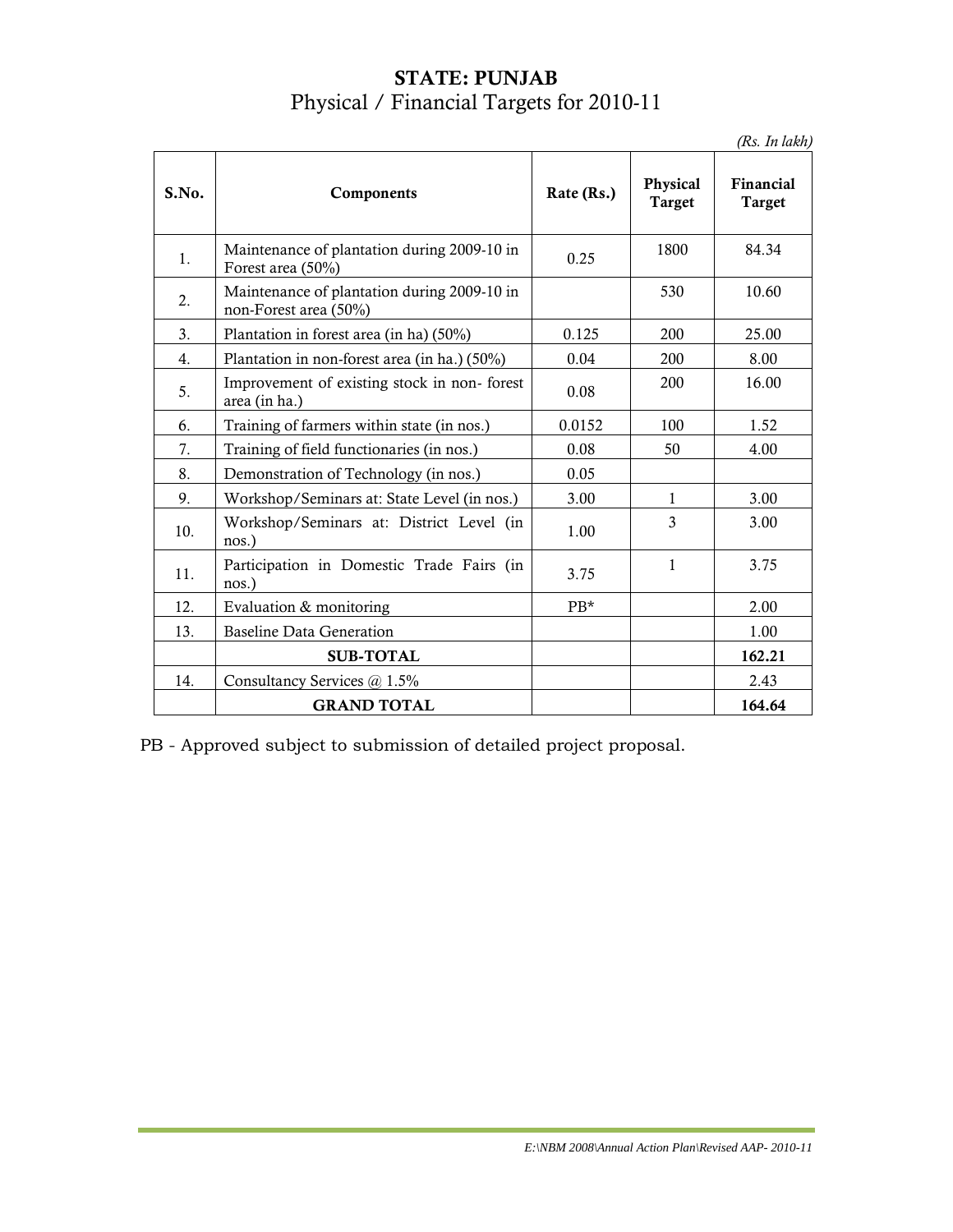| <b>STATE: TAMIL NADU</b>                 |
|------------------------------------------|
| Physical / Financial Targets for 2010-11 |

|       |                                                               |            |                           | (Rs. In lakh)              |
|-------|---------------------------------------------------------------|------------|---------------------------|----------------------------|
| S.No. | <b>Components</b>                                             | Rate (Rs.) | Physical<br><b>Target</b> | Financial<br><b>Target</b> |
| 1.    | Plantation in non-forest area (in ha.) (50%)                  | 0.04       | 300                       | 12.00                      |
| 2.    | Improvement of existing stock in non-forest<br>areas (in ha.) | 0.08       | 25                        | 2.00                       |
| 3.    | Demonstration of Technology                                   | 0.05       | 50                        | 5.00                       |
| 4.    | Training of farmers within state (in nos.)                    | 0.0152     | 300                       | 4.56                       |
| 5.    | Training of farmers outside state (in nos.)                   | 0.025      | 200                       | 5.00                       |
| 6.    | Training of field functionaries (in nos.)                     | 0.08       | 100                       | 8.00                       |
| 7.    | Workshop/Seminars at: District Level (in nos.)                | 1.00       | 5                         | 5.00                       |
| 8.    | Micro-irrigation in non-forest area                           |            |                           |                            |
| 9.    | Promotion Campaign through electronic<br>media/paper          | 7.20       |                           | 5.86                       |
| 10.   | Training of artisans & farmers in Tamil Nadu for<br>3 years   | <b>PB</b>  |                           |                            |
| 11.   | Coloured brochures, leaflets etc.                             | <b>PB</b>  |                           | 5.00                       |
| 12.   | Project Report preparation                                    | <b>PB</b>  |                           |                            |
| 13.   | <b>Baseline Data Generation</b>                               |            |                           | 1.00                       |
|       | <b>SUB-TOTAL</b>                                              |            |                           | 53.42                      |
| 14.   | Consultancy Services@ 1.5%                                    |            |                           | 0.80                       |
|       | <b>TOTAL</b>                                                  |            |                           | 54.22                      |

PB - Approved subject to submission of detailed project proposal.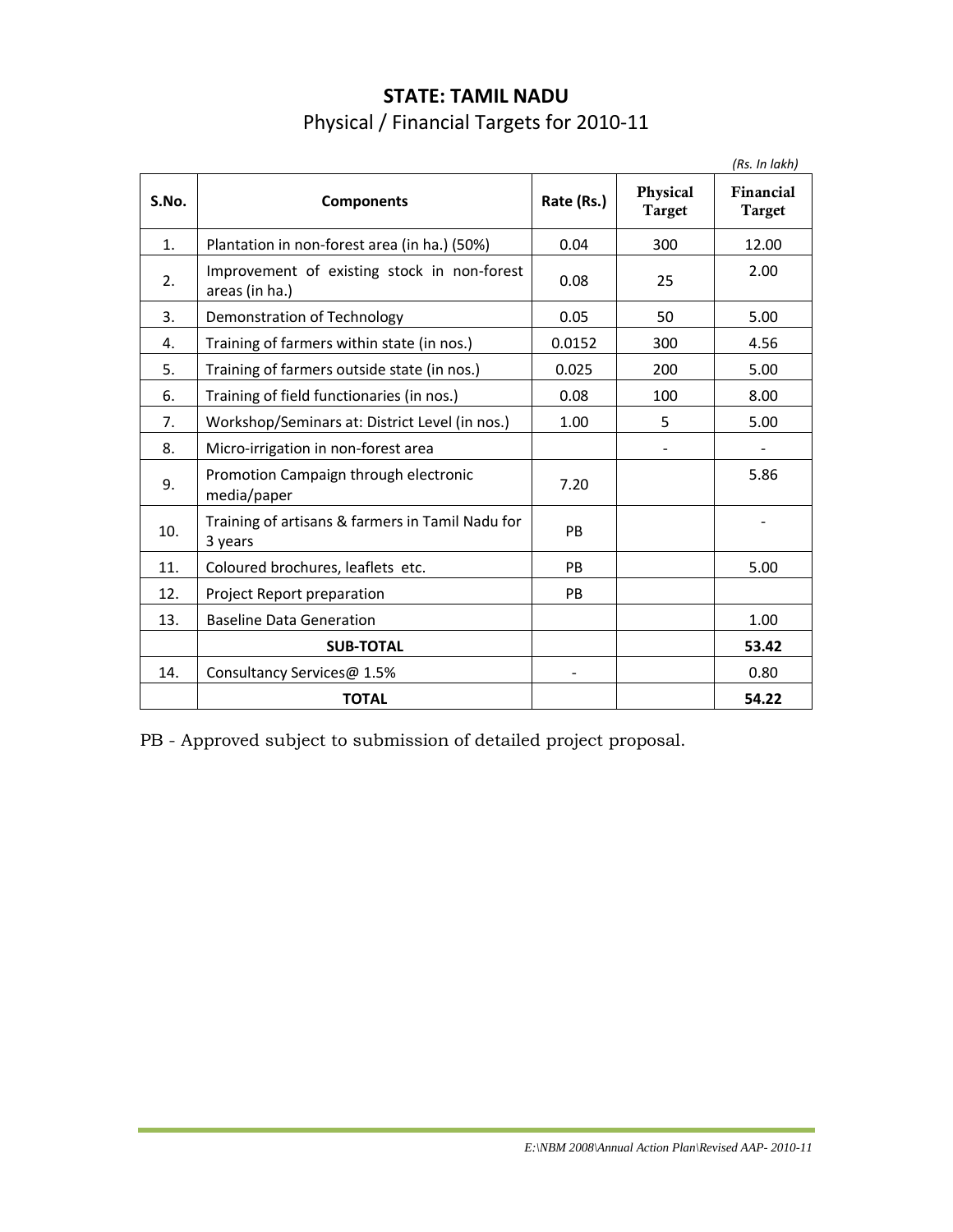# **STATE: ANDHRA PRADESH** Physical / Financial Targets for 2010-11

|      |                                                                  |            |                           | (Rs. In lakh)              |
|------|------------------------------------------------------------------|------------|---------------------------|----------------------------|
| S.No | Components                                                       | Rate (Rs.) | Physical<br><b>Target</b> | Financial<br><b>Target</b> |
| 1.   | Maintenance of plantation during 2008-09<br>in Forest area (50%) | 0.125      | 522                       | 65.25                      |
| 2.   | Maintenance of plantation during 2009-10<br>in Forest area (50%) | 0.125      |                           |                            |
| 3.   | Plantation in forest area (in ha) (50%)                          | 0.125      | 572                       | 71.50                      |
| 4.   | Demonstration of Technology (in nos.)                            | 0.05       |                           |                            |
| 5.   | Pest and Disease Management (in ha.)                             | 0.002      |                           |                            |
| 6.   | <b>Baseline Data Generation</b>                                  | <b>PB</b>  |                           | 1.00                       |
|      | <b>SUB-TOTAL</b>                                                 |            |                           | 137.75                     |
| 7.   | Consultancy Services @ 1.5%                                      |            |                           | 2.05                       |
|      | <b>GRAND TOTAL</b>                                               |            |                           | 139.80                     |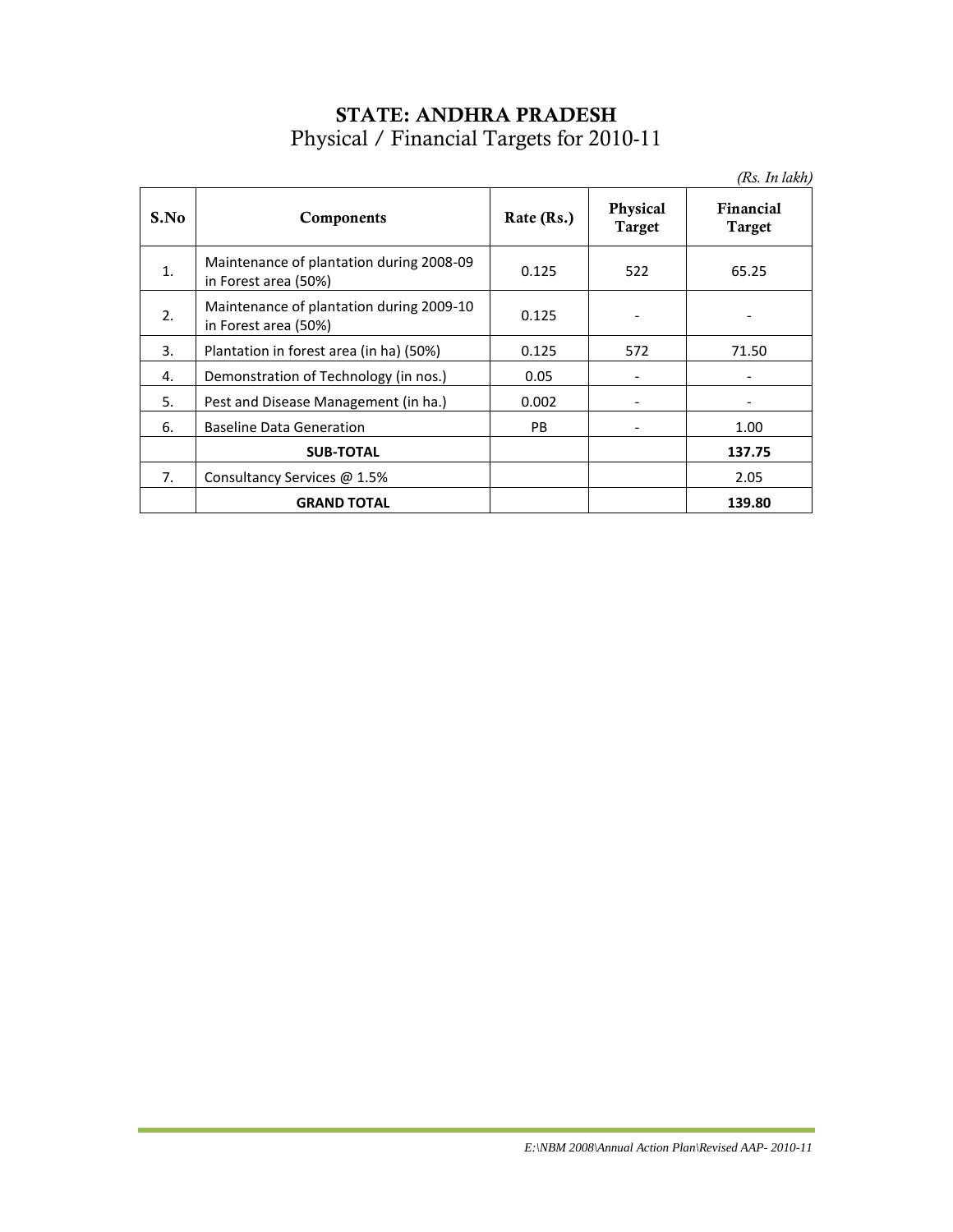### **STATE: UTTARAKHAND** Physical / Financial Targets for 2010-11

*(Rs. In lakh)*

|      |                                                                                                                                                                                                                                                                                                   |                                        |                           | (KS. 111 turn)             |  |      |
|------|---------------------------------------------------------------------------------------------------------------------------------------------------------------------------------------------------------------------------------------------------------------------------------------------------|----------------------------------------|---------------------------|----------------------------|--|------|
| S.No | Components                                                                                                                                                                                                                                                                                        | Rate (Rs.)                             | Physical<br><b>Target</b> | Financial<br><b>Target</b> |  |      |
| 1.   | Maintenance of plantation in forest areas<br>during 2009-10 (ha)                                                                                                                                                                                                                                  | 0.125                                  | 500                       | 62.50                      |  |      |
| 2.   | Maintenance of plantation in non-forest<br>areas during 2009-10 (ha)                                                                                                                                                                                                                              | 0.04                                   | 250                       | 10.00                      |  |      |
| 3.   | Plantation in forest area (in ha) (50%)                                                                                                                                                                                                                                                           | 0.125                                  | 992                       | 124.00                     |  |      |
| 4.   | Plantation in non-forest area (in ha.)<br>(50%)                                                                                                                                                                                                                                                   | 0.04                                   | 500                       | 20.00                      |  |      |
| 5.   | Training of farmers (balance fund of<br>$2009-10$                                                                                                                                                                                                                                                 | 0.0152                                 | 36                        | 0.55                       |  |      |
| 6.   | Training of field functionaries (balance<br>fund of 2009-10)                                                                                                                                                                                                                                      | 0.08                                   | 15                        | 1.20                       |  |      |
| 7.   | Post harvest storage and treatment<br>facilities                                                                                                                                                                                                                                                  | PB                                     | $\overline{2}$            | 40.00                      |  |      |
| 8.   | <b>Innovative Intervention</b><br><b>Bamboo Eco House</b><br>(i)<br>(ii) Development of Demonstration<br>Whole Culm bamboo<br>(iii) Empower Rural Artisans with<br>contemporary Design and<br>Technology (50% of AAP 2009-10)<br>(iv) Development of Eco-house (balance<br>fund of 2009-10) (nos) | PB.<br>PB<br>PB<br>6.65                | $\mathbf{1}$              | 10.00<br>5.65              |  |      |
| 9.   | National Seminar (in nos.)                                                                                                                                                                                                                                                                        | 5.00                                   | PB                        | $5.00*$                    |  |      |
| 10.  | Participation in Domestic Trade fairs<br>(balance fund of 2009-10)                                                                                                                                                                                                                                | 3.75                                   | $\mathbf{1}$              |                            |  | 3.75 |
| 11.  | Retail Outlets (showroom) (in nos.)                                                                                                                                                                                                                                                               | 10.00 for<br>Gen &<br>13.33 for<br>T.A | 1(PB)                     | 10.00                      |  |      |
|      | <b>SUB-TOTAL</b>                                                                                                                                                                                                                                                                                  |                                        |                           | 292.65                     |  |      |
| 12.  | Consultancy Services @ 1.5%                                                                                                                                                                                                                                                                       |                                        |                           | 4.39                       |  |      |
|      | <b>GRAND TOTAL</b>                                                                                                                                                                                                                                                                                |                                        |                           | 297.04                     |  |      |

**PB – Approved subject to submission of detailed project proposal.**

**\* Prior approval of topic and date by NBM is needed.**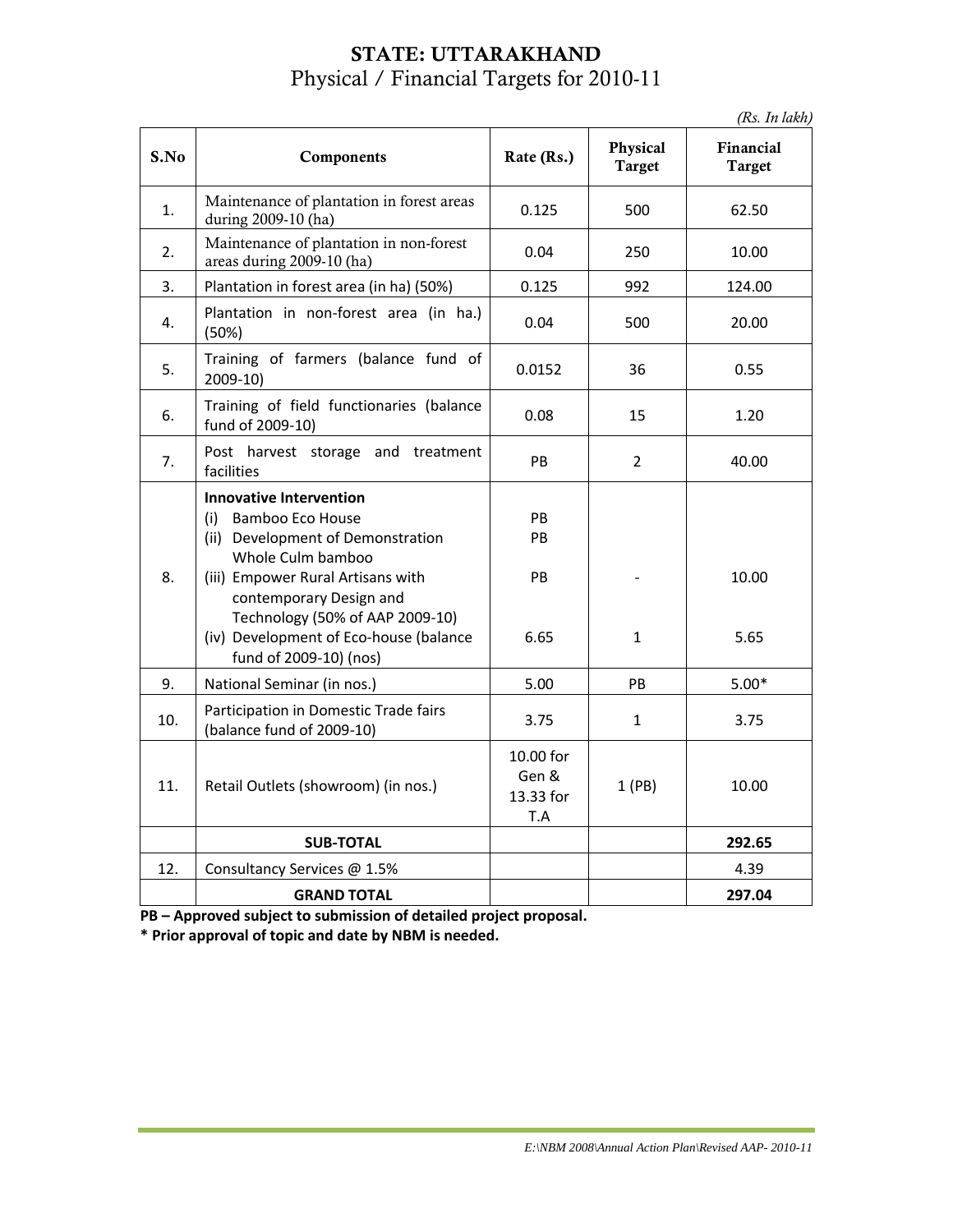### **STATE: UTTAR PRADESH** Physical / Financial Targets for 2010-11

|      |                                                                                         |            |                           | (Rs. In lakh)              |
|------|-----------------------------------------------------------------------------------------|------------|---------------------------|----------------------------|
| S.No | Components                                                                              | Rate (Rs.) | Physical<br><b>Target</b> | Financial<br><b>Target</b> |
| 1.   | Maintenance of non-forest area 2008-09 (in<br>ha.)                                      | 0.04       | 125                       | 5.00                       |
| 2.   | Plantation in forest area (in ha.)                                                      | 0.125      | 1000                      | 125.00                     |
| 3.   | Plantation in non-forest area (in ha.)                                                  | 0.04       | 150                       | 6.00                       |
| 4.   | Improvement of existing stock in non-forest<br>areas (in ha.)                           | 0.08       | 300                       | 24.00                      |
| 5.   | Training of farmers within state (in nos.)                                              | 0.0152     | 100                       | 1.52                       |
| 6.   | Training of farmers outside state (in nos.)                                             | 0.025      |                           |                            |
| 7.   | Training of field functionaries (in nos.)                                               | 0.08       | 50                        | 4.00                       |
| 8.   | Demonstration of Technology (in nos.)                                                   | 0.05       |                           |                            |
| 9.   | Workshop/Seminars at: State Level (in nos.)                                             | 3.00       | $\mathbf{1}$              | $3.00*$                    |
| 10.  | Workshop/Seminars at: District Level (in<br>nos.)                                       | 1.00       | 8                         | $8.00*$                    |
| 11.  | Pest and Disease Management (in ha.)                                                    | 0.002      | 1150                      | 2.30                       |
| 12.  | <b>Baseline Data Generation</b>                                                         | <b>PB</b>  |                           | 1.00                       |
| 13.  | Micro-irrigation                                                                        | 0.20       | 50                        | 10.00                      |
| 14.  | Exposure visit of 30 farmers/other stake<br>holder/field functionaries to other states. | 0.0152     | 30                        | 1.57                       |
| 15.  | <b>Evaluation and Monitoring</b>                                                        | PB         |                           | 1.00                       |
|      | <b>SUB-TOTAL</b>                                                                        |            |                           | 192.39                     |
| 16.  | Consultancy Services @ 1.5%                                                             |            |                           | 2.88                       |
|      | <b>GRAND TOTAL</b>                                                                      |            |                           | 195.27                     |

**PB – Approved subject to submission of detailed project proposal**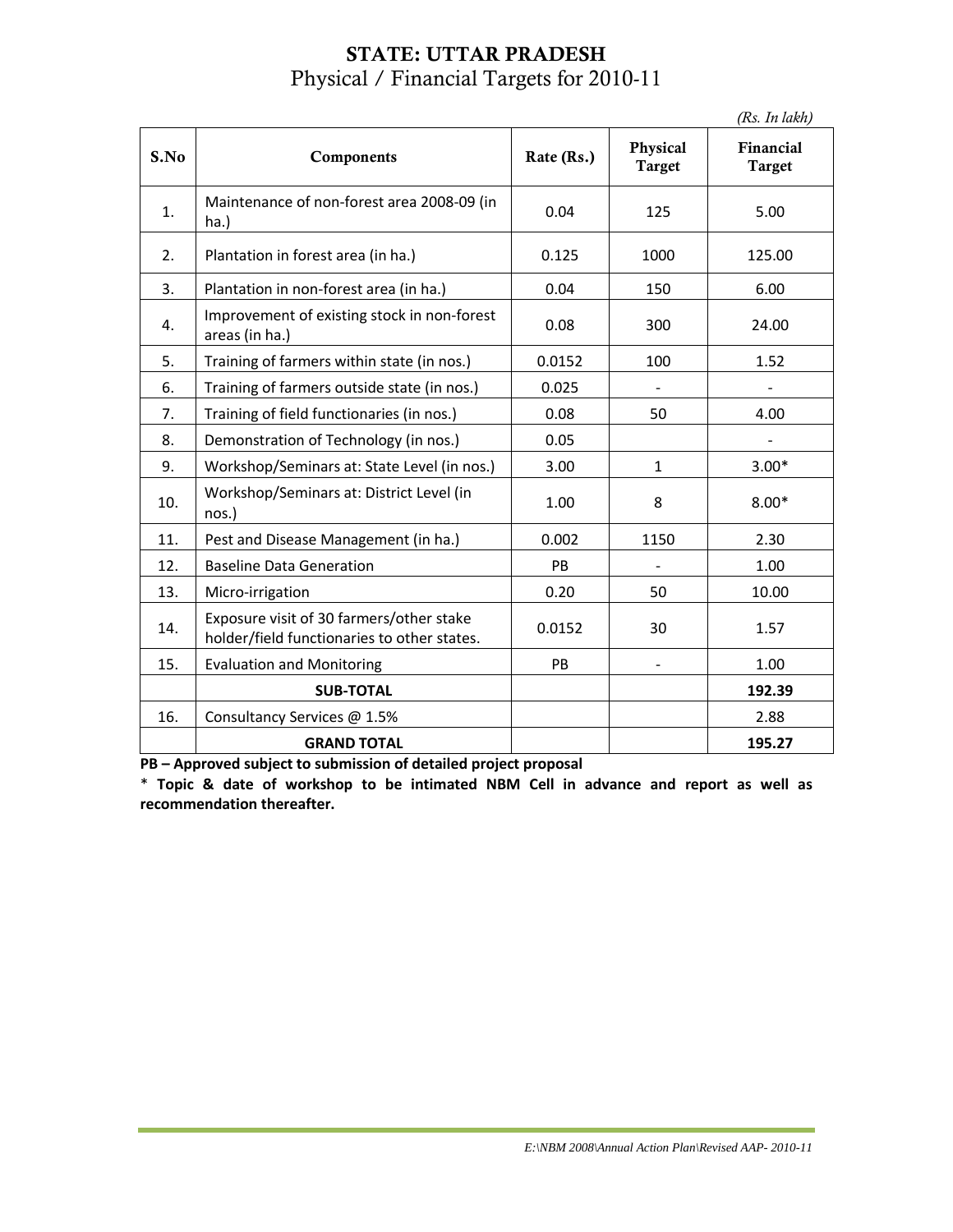#### **BTSG: ICFRE, Dehradun** Physical / Financial Targets for 2010-11

*(Rs. In lakh)*

| S.No | Components                                                            | Rate (Rs.)                                       | Physical<br><b>Target</b> | Financial<br><b>Target</b> |
|------|-----------------------------------------------------------------------|--------------------------------------------------|---------------------------|----------------------------|
| 1.   | Experts<br>(a)<br>Plantation<br>Handicraft<br>(b)<br>Marketing<br>(c) | 20,000 pm<br>2 expert for<br>12 month<br>@20,000 |                           | 4.80                       |
| 2.   | Traveling                                                             | LS                                               |                           | 2.00                       |
| 3.   | Office expenses                                                       | L/S                                              |                           | 1.50                       |
| 4.   | Imparting training to the farmers of<br>concerned States              | 3,000 Per<br>participant                         | 100                       | 2.50                       |
| 5.   | Imparting training to the field functionaries<br>of concerned States  | 3,000 Per<br>20<br>participant                   |                           | 1.60                       |
| 6.   | Printing of bamboo literature                                         | <b>PB</b>                                        | P <sub>B</sub>            | 2.60                       |
| 7.   | Centralized publicity campaign                                        | PB                                               |                           |                            |
| 8.   | Organizing International/National Level<br>Seminar                    | PB                                               |                           |                            |
|      | Sub-Total                                                             |                                                  |                           | 15.00                      |
| 9.   | Consultancy Fees for ICFRE @1.5%                                      |                                                  |                           | 0.22                       |
|      | <b>GRAND-TOTAL</b>                                                    |                                                  |                           | 15.22                      |

**PB – Approved subject to submission of detailed project proposal**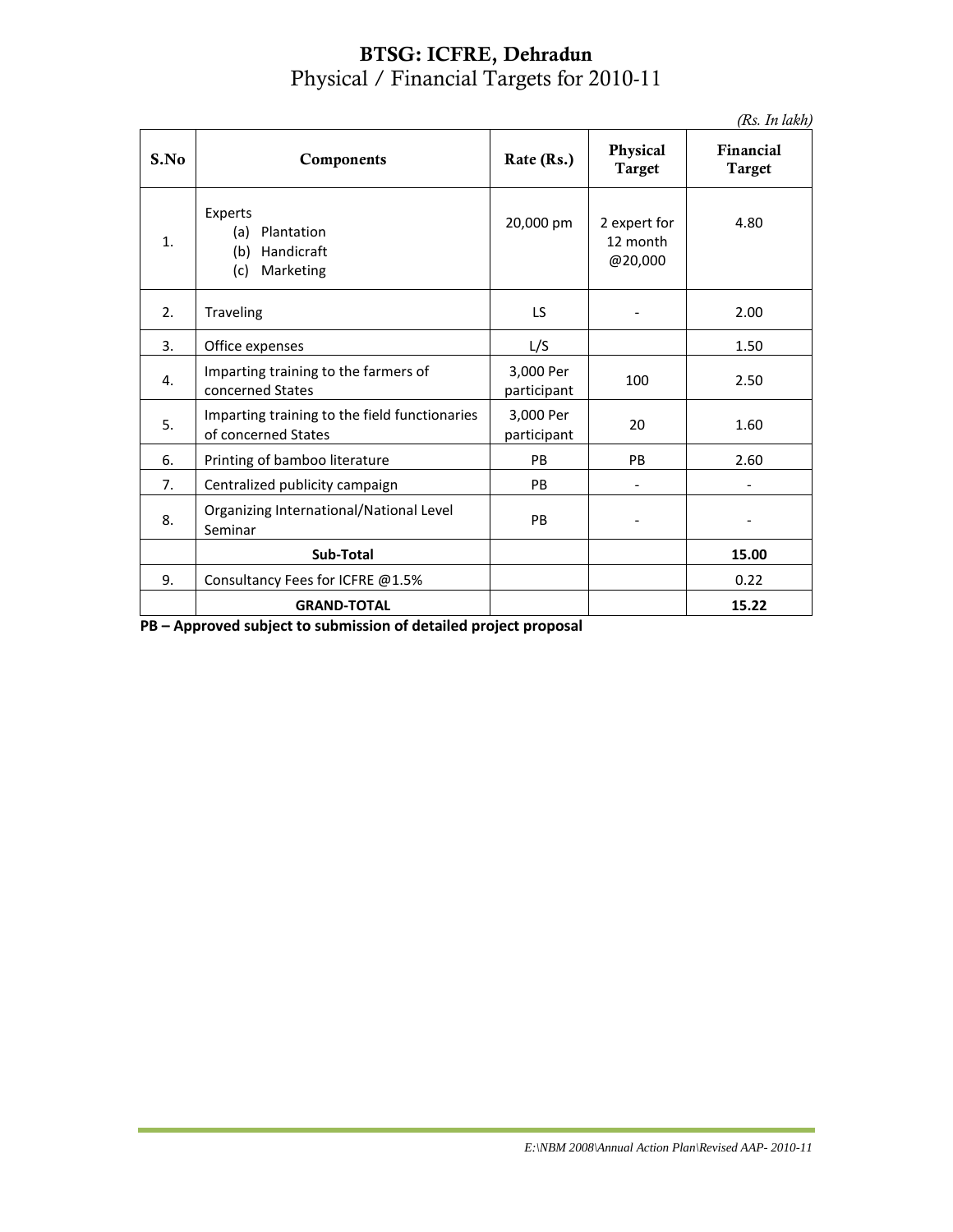### **BTSG: CBTC, GUWAHATI** Physical / Financial Targets for 2010-11

*(Rs. In lakh)*

| S.No | Components                                                                                              | Rate (Rs.)                             | Physical<br><b>Target</b>           | Financial<br><b>Target</b> |  |
|------|---------------------------------------------------------------------------------------------------------|----------------------------------------|-------------------------------------|----------------------------|--|
| 1.   | Appointment of Experts                                                                                  | 0.20                                   | 2 experts for<br>1 year @<br>20,000 | 4.80                       |  |
| 2.   | Improvement of Office Infrastructure                                                                    | L/S                                    |                                     |                            |  |
| 3.   | Office establishment Expenses                                                                           | LS                                     | $\overline{a}$                      | 2.00                       |  |
| 4.   | <b>Travelling</b>                                                                                       | L.S.                                   |                                     | 3.00                       |  |
| B    | <b>Plantation Development</b>                                                                           |                                        |                                     |                            |  |
| 5.   | <b>Certification of Planting Material</b>                                                               | 1.00                                   | 12                                  | 12.00                      |  |
| 6.   | Technology Transfer & HRD<br>a. Training of Farmers/Entrepreneurs<br>b. Training of Field Functionaries | 0.0152<br>0.08                         | 100<br>40                           | 1.52<br>3.20               |  |
| C    | <b>Innovative Interventions (Handicraft)</b>                                                            |                                        |                                     |                            |  |
| 7.   | One month Training of Artisans (Handicraft)                                                             | PB<br>100                              |                                     | 4.00                       |  |
| 8.   | Distribution of tool kits to the artisans                                                               | PB<br>100                              |                                     | 7.50                       |  |
| D    | Handicraft, Marketing and Export                                                                        |                                        |                                     |                            |  |
| 9.   | Participation in Domestic Trade fairs                                                                   | 3.75                                   | $\overline{2}$                      | 7.50                       |  |
| 10.  | Showroom/Bamboo Retail shop                                                                             | 10.00 for<br>Gen &<br>13.33 for<br>T.A | 1(PB)                               | 13.33                      |  |
| E    | <b>Implementation Monitoring Mechanism</b>                                                              |                                        |                                     |                            |  |
| 11.  | Monitoring & Evaluation                                                                                 | PB                                     | 12                                  | 6.00                       |  |
| 12.  | Information bulletin/News letter                                                                        | By Quarterly                           | 4                                   | 2.00                       |  |
| 13.  | Publicity in Electronic & Print Media                                                                   | PB                                     | 12                                  | 8.00                       |  |
| 14.  | Production & Printing of Manual                                                                         |                                        | $\overline{\phantom{a}}$            |                            |  |
| 15.  | A Model Community based Fermented<br>Bamboo Shoot Packaging unit in Manipur                             | PB                                     | $\mathbf{1}$                        | 14.15                      |  |
|      | Sub-Total                                                                                               |                                        |                                     | 89.00                      |  |
| 16.  | Consultancy Services @ 1.5%                                                                             |                                        |                                     | 2.00                       |  |
|      | <b>Grand Total</b>                                                                                      |                                        |                                     | 91.00                      |  |

**PB – Approved subject to submission of detailed project proposal.**

**Note – CBTC may take consent of this Department before implementing items 12 and 13 above.**